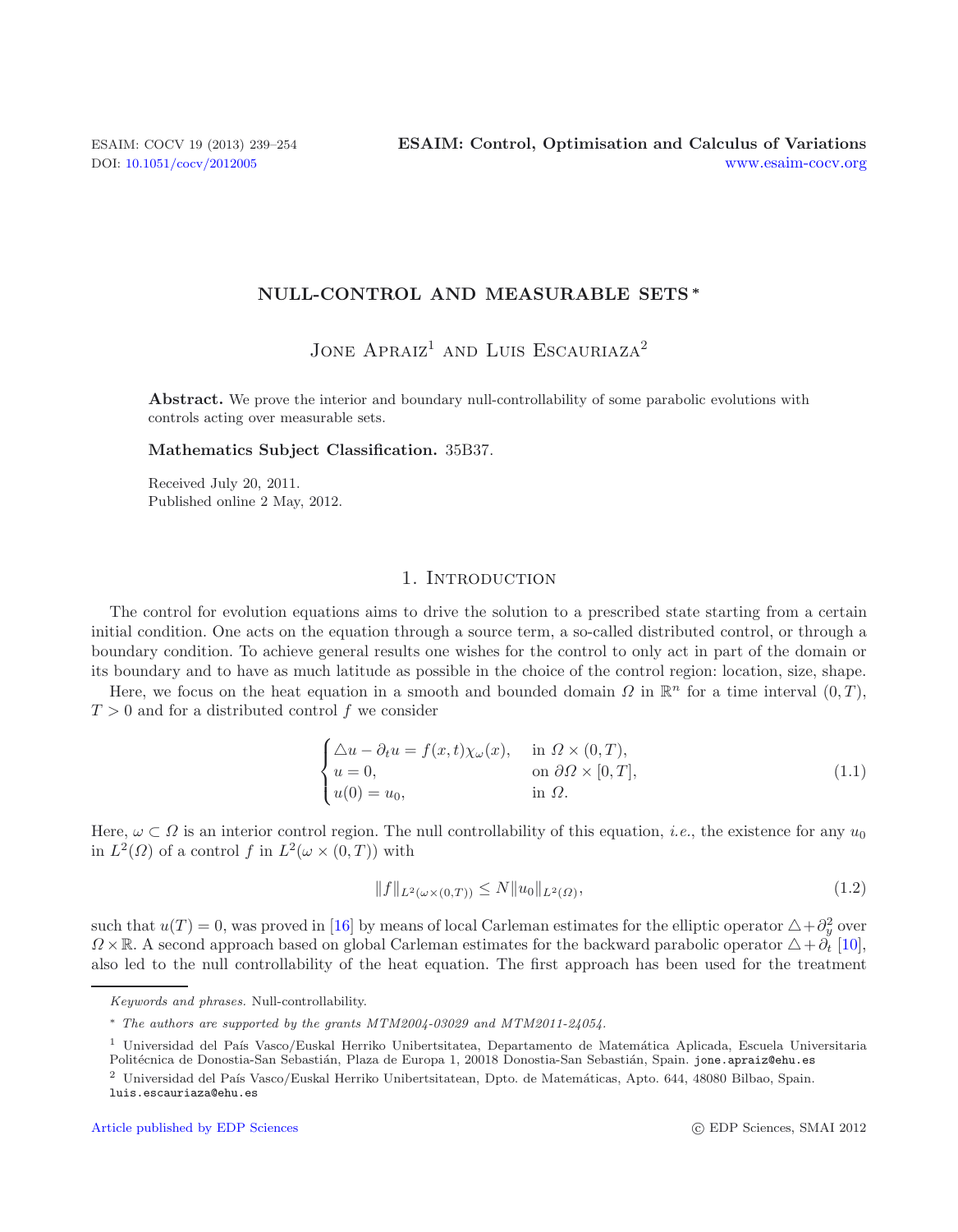240 J. APRAIZ AND L. ESCAURIAZA

of time-independent parabolic operators associated to self-adjoint elliptic operators, while the second allows to address time-dependent non-selfadjoint parabolic operators and semi-linear evolutions.

The method introduced in [\[16\]](#page-14-0) was further extended to study thermoelasticity [\[17](#page-14-2)], thermoelastic plates [\[4\]](#page-14-3) and semigroups generated by fractional orders of elliptic operators [\[20\]](#page-14-4). It has also been used to prove null controllability in the case of non smooth coefficients  $[5, 26]$  $[5, 26]$  $[5, 26]$  $[5, 26]$ . The method of  $[16]$  $[16]$  has also be extended to treat some non-selfadjoint cases, e.g. non symmetric systems [\[15](#page-14-6)] and all 1-dimensional time-independent parabolic equations [\[2](#page-14-7)].

In the above works, the control region  $\omega$  is always assumed to contain an open ball. Also, the cost of controllability (the smallest constant N found for the inequality  $(1.2)$ ) depends on this fact. The reason for these is that the main technique used in the arguments, Carleman inequalities, requires to construct suitable Carleman weights: a role for functions which requires smoothness (at least  $C<sup>2</sup>$ ) and to have the extreme values in proper regions associated to the control region  $\omega$ , the larger body  $\Omega$  and possibly the value of  $T > 0$ . The construction of such functions seems to be not possible, when  $\omega$  does not contain a ball.

Motivated by these facts Puel and Zuazua raised the question wether the null controllability of the heat equation is possible when the control region is a measurable set. A positive partial answer to this question was explained by the second author at the June 2008 meeting *Control of Physical Systems and Partial Differential Equations* held at the Institute Henri Poincaré. Here, we give a formal account of the results.

<span id="page-1-4"></span>**Theorem 1.1.** *Let*  $n \geq 2$ . Then,  $\triangle - \partial_t$  is null-controllable at all positive times, with distributed controls acting *over a measurable set*  $\omega \subset \Omega$  *with positive Lebesque measure, when* 

<span id="page-1-0"></span>
$$
\triangle = \nabla \cdot (\mathbf{A}(x)\nabla \cdot) + V(x),
$$

<span id="page-1-2"></span>*is a self-adjoint elliptic operator, the coefficients matrix* **A** *is smooth in*  $\overline{\Omega}$ , *V is bounded in*  $\Omega$  *and both are real-analytic in an open neighborhood of*  $\omega$ . The same holds when  $n = 1$ ,

<span id="page-1-1"></span>
$$
\triangle = \frac{1}{\rho(x)} \left[ \partial_x \left( a(x) \partial_x \right) + b(x) \partial_x + c(x) \right]
$$

*and* a, b, c and  $\rho$  are measurable functions in  $\Omega = (0, 1)$ .

In regard to boundary null controllability, *i.e.*, the existence for any  $u_0$  in  $L^2(\Omega)$  of a control h in  $L^2(\gamma \times (0,T))$ with

<span id="page-1-3"></span>
$$
||h||_{L^{2}(\gamma \times (0,T))} \le N||u_{0}||_{L^{2}(\Omega)},
$$
\n(1.3)

such that the solution to

$$
\begin{cases}\n\Delta u - \partial_t u = 0, & \text{in } \Omega \times (0, T), \\
u = h(x, t)\chi_\gamma(x), & \text{on } \partial\Omega \times [0, T], \\
u(0) = u_0, & \text{in } \Omega,\n\end{cases}
$$
\n(1.4)

verifies  $u(T) \equiv 0$ , we have the following result.

**Theorem 1.2.** Let  $n \geq 2$ . Then,  $\Delta - \partial_t$  is null-controllable at all times  $T > 0$  with boundary controls acting *over a measurable set*  $\gamma \subset \partial \Omega$  *with positive surface measure when* 

$$
\triangle = \nabla \cdot (\mathbf{A}(x)\nabla \cdot) + V(x)
$$

*is a self-adjoint elliptic operator, the coefficients matrix* **A** *is smooth in*  $\overline{\Omega}$ , *V is bounded in*  $\Omega$  *and both are real-analytic in an open neighborhood of*  $\gamma$  *in*  $\overline{\Omega}$ *.* 

The results in Theorems [1.1](#page-1-0) and [1.2](#page-1-1) follow from a straightforward application of the linear construction of the control function for the systems  $(1.1)$  and  $(1.4)$  developed in [\[16\]](#page-14-0) and the following observability inequality or propagation of smallness estimate established in [\[28\]](#page-15-1) (see also [\[23,](#page-14-8) [24\]](#page-15-2)).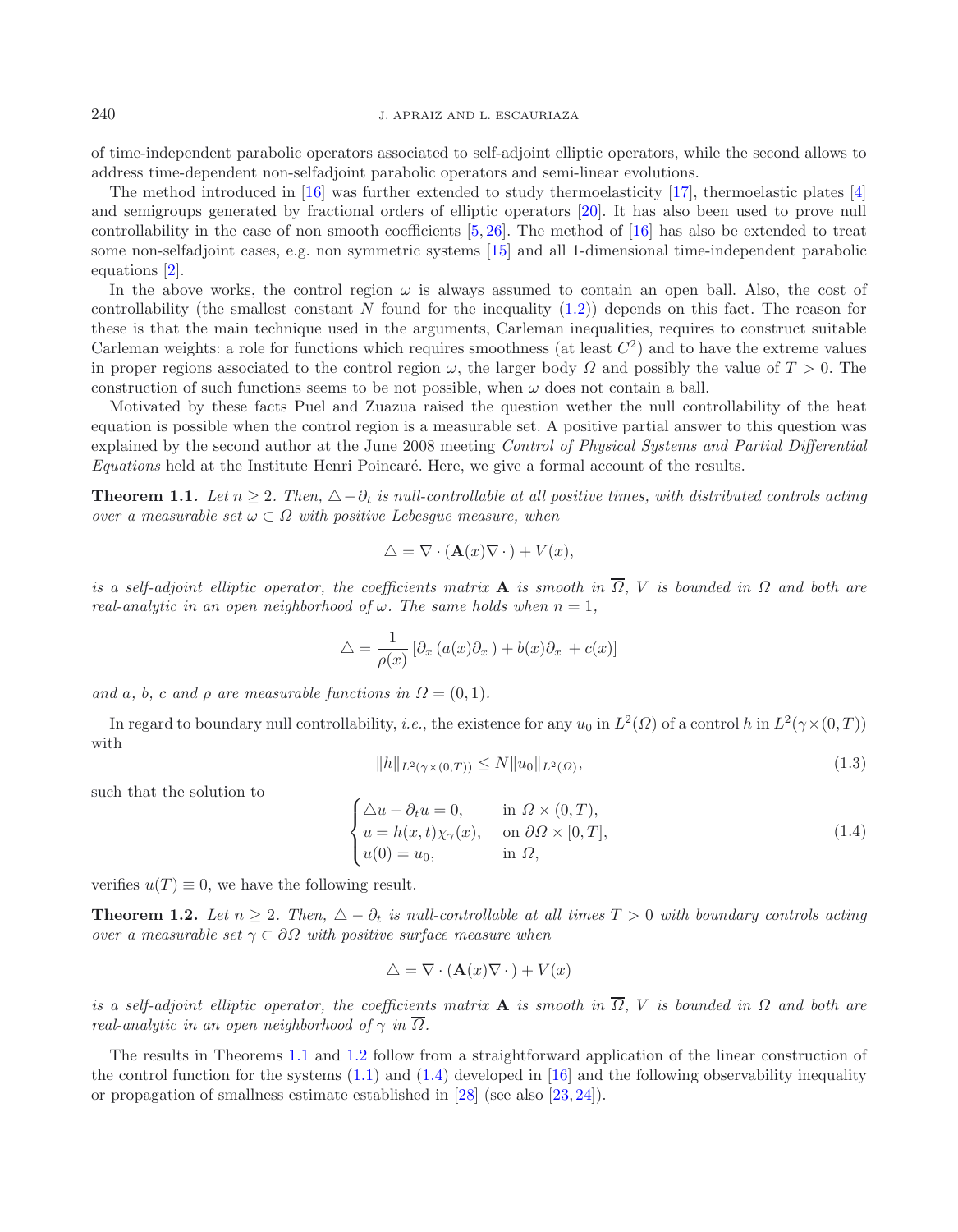**Theorem 1.3.** *Assume that*  $f : B_{2R} \subset \mathbb{R}^n \longrightarrow \mathbb{R}$  *is a real-analytic function verifying* 

<span id="page-2-1"></span>
$$
|\partial^{\alpha} f(x)| \le \frac{M|\alpha|!}{(\rho R)^{|\alpha|}}, \quad when \quad x \in B_{2R}, \quad \alpha \in \mathbb{N}^n,
$$
\n(1.5)

*for some*  $M > 0$ ,  $0 < \rho \leq 1$  and  $E \subset B_{\frac{R}{a}}$  is a measurable set with positive measure. Then, there are positive  $\hat{P}_{\text{}1}$  *constants*  $N = N(\rho, |E|/|B_R|)$  *and*  $\theta = \theta(\rho, |E|/|B_R|)$  *such that* 

$$
||f||_{L^{\infty}(B_R)} \leq N \left(\int_E |f| \,dx\right)^{\theta} M^{1-\theta}.
$$

The experts will realize that the word *smooth* describing the global regularity of ∂Ω, **A** and V (away from the measurable sets  $\omega$  and  $\gamma$  respectively) in Theorems [1.1](#page-1-0) and [1.2](#page-1-1) can be relaxed to  $\partial\Omega$  is  $C^2$ , **A** is Lipschitz in  $\overline{\Omega}$  and V is bounded (See [\[10,](#page-14-1) [16,](#page-14-0) [17,](#page-14-2) [25\]](#page-15-3)).

To simplify the exposition and to show the strength of Theorem [1.3](#page-1-3) we give the proof of Theorems [1.1](#page-1-0) and [1.2](#page-1-1) under the assumptions that ∂Ω, **A** and V are *globally real analytic*. We do it because it makes more clear how the construction algorithm of the control function in [\[16\]](#page-14-0) and Theorem [1.3](#page-1-3) can also be applied to prove the *interior* null-controllability (Thm. [1.1\)](#page-1-0) for other parabolic evolutions whose corresponding observability or spectral inequalities (suitable Carleman inequalities) are otherwise unknown. Examples of these parabolic evolutions are the ones associated to selfadjoint elliptic systems with unknowns  $\mathbf{u} = (u^1, \ldots, u^m)$ ,

<span id="page-2-0"></span>
$$
L_{\alpha}\mathbf{u} = \partial_i (a_{ij}^{\alpha\beta}(x)\partial_j u^{\beta}), \quad \alpha = 1, \dots, m
$$

with  $a_{ij}^{\alpha\beta} = a_{ji}^{\beta\alpha}$ , for  $\alpha, \beta = 1, \ldots, m, i, j = 1, \ldots, n$ , and with coefficients matrices verifying for some  $\delta > 0$  the strong ellipticity condition,

$$
\sum_{i,j,\alpha,\beta} a_{ij}^{\alpha\beta}(x)\xi_i^{\alpha}\xi_j^{\beta} \ge \delta \sum_{i,\alpha} |\xi_i^{\alpha}|^2, \quad \text{when } \xi \in \mathbb{R}^{nm}, x \in \mathbb{R}^n,
$$

or the more general Legendre-Hadamard condition

$$
\sum_{i,j,\alpha,\beta} a_{ij}^{\alpha\beta}(x)\xi_i\xi_j\eta^{\alpha}\eta^{\beta} \geq \delta|\xi|^2|\eta|^2, \quad \text{when } \xi \in \mathbb{R}^n, \eta \in \mathbb{R}^m, x \in \mathbb{R}^n.
$$
 (1.6)

We recall that the Lamé system of elasticity

$$
\nabla \cdot (\mu(x) (\nabla \mathbf{u} + \nabla \mathbf{u}^t)) + \nabla (\lambda(x) \nabla \cdot \mathbf{u}),
$$

with  $\mu \geq \delta$ ,  $\mu + \lambda \geq 0$  in  $\mathbb{R}^n$ ,  $m = n$  and  $a_{ij}^{\alpha\beta} = \mu(\delta_{\alpha\beta}\delta_{ij} + \delta_{i\beta}\delta_{j\alpha}) + \lambda\delta_{j\beta}\delta_{\alpha i}$ , are examples of systems verifying [\(1.6\)](#page-2-0). Here,  $a_{ij}^{\alpha\beta}$ ,  $\mu$  and  $\lambda$  can either be constants or real analytic functions on  $\overline{\Omega}$ .

It also makes clear that under such hypothesis one may replace the Carleman inequalities used in the literature to prove the observability or propagation of smallness inequalities necessary in the process of applying the construction algorithm in [\[16,](#page-14-0) [17](#page-14-2)] by a finite number of successive applications of Theorem [1.3.](#page-1-3) Of course, it has the drawback that it requires more smoothness on the operators and on the boundary of  $\Omega$  but on the contrary, with Theorem [1.3](#page-1-3) and the construction methods in [\[16](#page-14-0),[17\]](#page-14-2) one can handle the null-controllability with distributed controls of other parabolic evolutions, which as far as the authors know were unknown: like the second order evolutions explained above or for higher order evolutions as

$$
\partial_t u + (-1)^m \triangle^m u, \ m = 2, \dots,
$$

with Dirichlet boundary conditions on  $\partial\Omega$ , *i.e.*,  $u = \nabla u = \cdots = \nabla^{m-1}u = 0$ .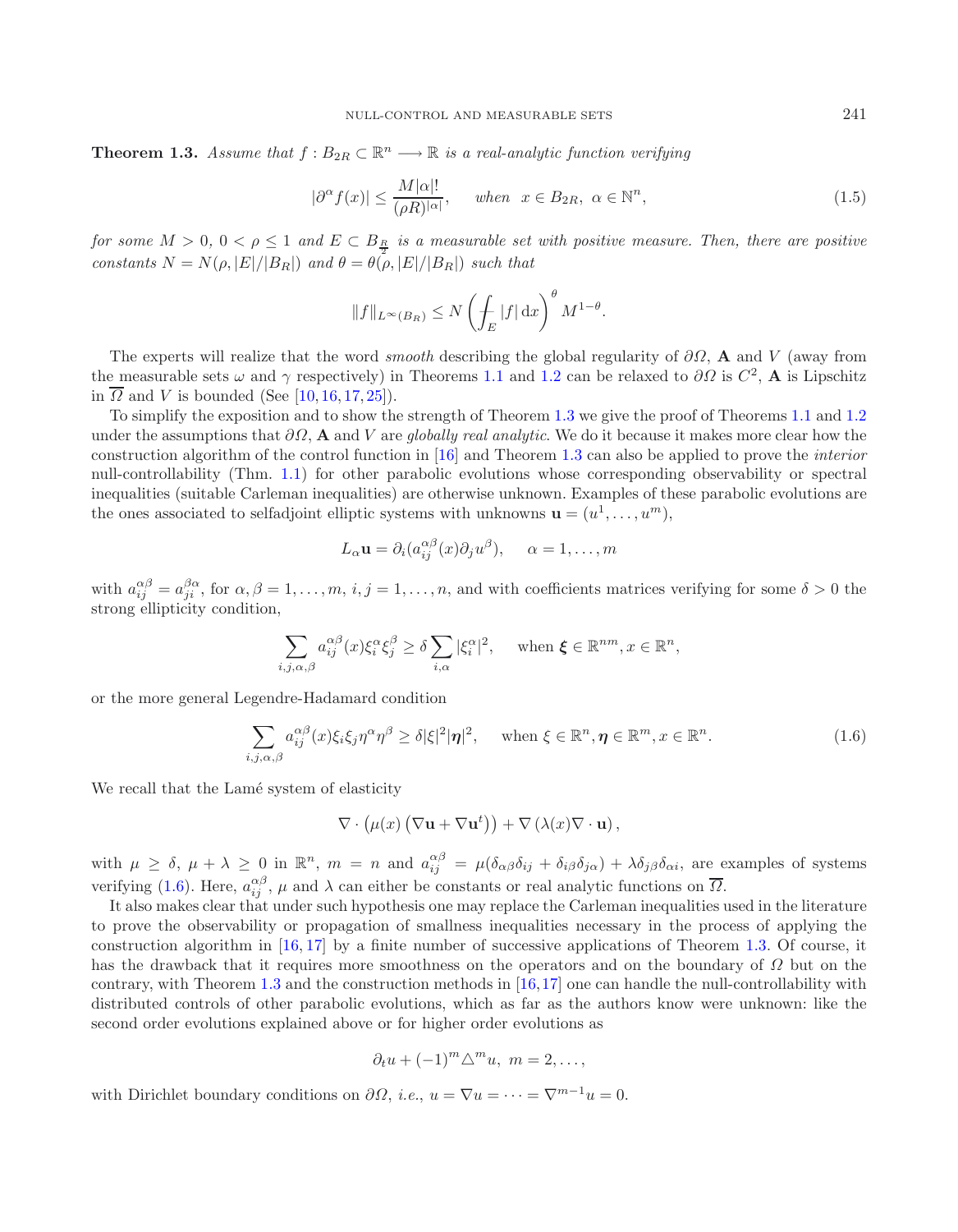In Section [2](#page-3-0) we give first the proofs of Theorems [1.1](#page-1-0) and [1.2](#page-1-1) as it is explained above. We then show how to extend Theorem [1.1](#page-1-0) to the evolutions [\(2.25\)](#page-8-0) and [\(2.31\)](#page-9-0) in Remark [2.2,](#page-8-1) while the problems we find to extend Theorem [1.2](#page-1-1) to these evolutions are explained in Remark [2.3](#page-10-0) for the simpler case of parabolic systems. In Remark [2.4](#page-11-0) we give the proof of Theorem [1.1](#page-1-0) when ∂Ω, **A** and V are globally smooth and **A** and V are real analytic in a neighborhood of the measurable set  $\omega$ . An outline of a proof of Theorem [1.2,](#page-1-1) when  $\partial\Omega$ , **A** and V are real analytic near  $\gamma$  and smooth elsewhere appears in Remark [2.4.](#page-11-0)

<span id="page-3-2"></span><span id="page-3-0"></span>For the sake of completeness, we include a proof of Theorem [1.3](#page-1-3) in Section [3.](#page-12-0) It is built with ideas taken from [\[18](#page-14-9), [23](#page-14-8), [28](#page-15-1)].

# 2. Proof of Theorems [1.1](#page-1-0) and [1.2](#page-1-1)

We begin by setting up the formal hypothesis: first we assume there is  $0 < \delta \leq 1$  such that

$$
\delta |\xi|^2 \le \mathbf{A}(x)\xi \cdot \xi \le \delta^{-1} |\xi|^2, \quad \text{ for all } x \in \Omega, \quad \xi \in \mathbb{R}^n,
$$

 $\Omega$  is a bounded domain in  $\mathbb{R}^n$ ,  $n \geq 2$ , with a real analytic boundary and **A**, *V* are real analytic in  $\overline{\Omega}$ , *i.e.*, there are  $r > 0$  and  $0 < \delta \leq 1$  such that

$$
|\partial^{\alpha} \mathbf{A}(x)| + |\partial^{\alpha} V(x)| \leq |\alpha|! \delta^{-|\alpha|-1}, \quad \text{when } x \in \overline{\Omega}, \ \alpha \in \mathbb{N}^n,
$$

and for each  $x \in \partial\Omega$ , there are a new coordinate system (where  $x = 0$ ) and a real analytic function  $\varphi : B'_r \subset$  $\mathbb{R}^{n-1} \longrightarrow \mathbb{R}$  verifying

$$
\varphi(0') = 0, \quad |\partial^{\alpha}\varphi(x')| \le |\alpha|!\delta^{-|\alpha|-1}, \quad \text{when } x' \in B'_r, \ \alpha \in \mathbb{N}^{n-1},
$$
  
\n
$$
B_r \cap \Omega = B_r \cap \{(x', x_n) : x' \in B'_r, \ x_n > \varphi(x')\},
$$
  
\n
$$
B_r \cap \partial\Omega = B_r \cap \{(x', x_n) : x' \in B'_r, \ x_n = \varphi(x')\}.
$$
\n(2.1)

For  $\rho > 0$ , we set

$$
\Omega_{\rho} = \{ x \in \Omega : d(x, \partial \Omega) \le \rho \}, \quad \Omega^{\rho} = \{ x \in \Omega : d(x, \partial \Omega) \ge \rho \},
$$
  

$$
\Omega(\rho) = \{ x \in \mathbb{R}^n : d(x, \Omega) \le \rho \}
$$

<span id="page-3-1"></span>and  $|E|$  denotes the Lebesgue or surface measure of a measurable set  $E$ .

*Proof of Theorem [1.1.](#page-1-0)* We may assume that the eigenvalues with zero Dirichlet condition for  $\Delta = \nabla \cdot (\mathbf{A}(x)\nabla \cdot) +$  $V(x)$  on  $\Omega$  are all positive

$$
0 < \omega_1^2 < \omega_2^2 \le \omega_3^2 \le \cdots \le \omega_j^2 \le \ldots
$$

and  $\{e_i\}$  denotes the sequence of  $L^2(\Omega)$ -normalized eigenfunctions,

$$
\begin{cases} \triangle e_j + \omega_j^2 e_j = 0, & \text{in } \Omega, \\ e_j = 0, & \text{in } \partial \Omega. \end{cases}
$$

When  $\omega \subset \Omega$  is measurable with positive Lebesgue measure, the method in [\[16\]](#page-14-0) shows that one can find and  $L^2(\omega \times (0,T))$  control function f verifying [\(1.2\)](#page-0-0) for the system [\(1.1\)](#page-0-1), provided there is  $N = N(|\omega|, \Omega, r, \delta)$  such that the inequality

$$
\sum_{\omega_j \le \mu} a_j^2 + b_j^2 \le e^{N\mu} \int \int_{\omega \times \left[\frac{1}{4}, \frac{3}{4}\right]} \left| \sum_{\omega_j \le \mu} \left( a_j e^{\omega_j y} + b_j e^{-\omega_j y} \right) e_j \right|^2 dx dy, \tag{2.2}
$$

 $\sim$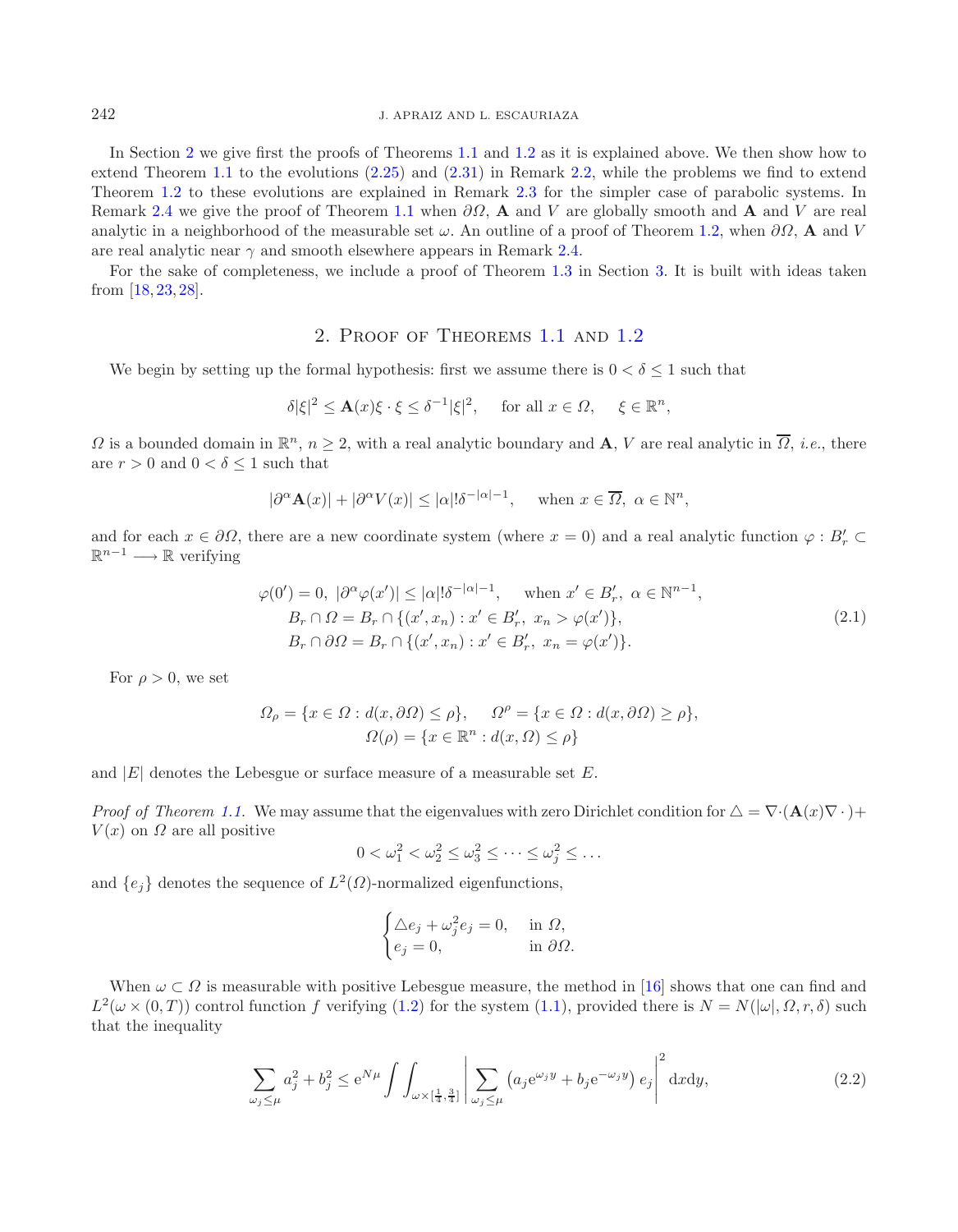<span id="page-4-8"></span><span id="page-4-0"></span>holds for  $\mu \geq \omega_1$  and all sequences  $a_1, a_2, \ldots$  and  $b_1, b_2, \ldots$  Set then

<span id="page-4-7"></span>
$$
u(x,y) = \sum_{\omega_j \le \mu} \left( a_j e^{\omega_j y} + b_j e^{-\omega_j y} \right) e_j.
$$
 (2.3)

It satisfies

<span id="page-4-2"></span><span id="page-4-1"></span>
$$
\begin{cases} \Delta u + \partial_y^2 u = 0, & \text{in } \Omega \times \mathbb{R}, \\ u = 0, & \text{on } \partial \Omega \times \mathbb{R}, \end{cases}
$$
 (2.4)

and u is real analytic in  $\overline{\Omega} \times \mathbb{R}$ . Moreover, given  $(x_0, y_0)$  in  $\overline{\Omega} \times \mathbb{R}$  and  $R \le 1$ , there are  $N = N(r, \delta)$  and  $\rho = \rho(r, \delta), 0 < \rho \leq 1$ , such that

$$
\|\partial_x^{\alpha}\partial_y^{\beta}u\|_{L^{\infty}(B_R(x_0,y_0)\cap\Omega\times\mathbb{R})} \le \frac{N(|\alpha|+\beta)!}{(R\rho)^{|\alpha|+\beta}} \left(\int_{B_{2R}(x_0,y_0)\cap\Omega\times\mathbb{R}} |u|^2 \,dxdy\right)^{\frac{1}{2}},\tag{2.5}
$$

<span id="page-4-6"></span>when  $\alpha \in \mathbb{N}^n$  and  $\beta \geq 1$ . For the later see [\[21](#page-14-10)], Chapter 5, [\[13\]](#page-14-11), Chapter 3.

The orthonormality of  $\{e_i\}$  in  $\Omega$  and  $(2.5)$  with  $R = 1$  imply that

$$
\|\partial_x^{\alpha}\partial_y^{\beta}u\|_{L^{\infty}(\Omega\times[-5,5])} \le e^{N\mu}(|\alpha|+\beta)!\rho^{-|\alpha|-\beta}\left(\sum_{\omega_j\le\mu}a_j^2+b_j^2\right)^{\frac{1}{2}}, \quad \text{for } \alpha\in\mathbb{N}^n, \quad \beta\ge 0,
$$
 (2.6)

<span id="page-4-3"></span>and there is  $C > 0$  such that replacing the constants N and  $\rho$  in [\(2.6\)](#page-4-1) by CN and  $\rho/C$  respectively, u has a real analytic extension to  $\Omega(\rho) \times [-4, 4]$  satisfying

<span id="page-4-4"></span>
$$
\|\partial_x^{\alpha}\partial_y^{\beta}u\|_{L^{\infty}(\Omega(\rho)\times[-4,4])} \le M(|\alpha|+\beta)!(2\rho)^{-|\alpha|-\beta}, \quad \text{for } \alpha \in \mathbb{N}^n, \quad \beta \ge 0,
$$
\n(2.7)

with

<span id="page-4-5"></span>
$$
M = e^{N\mu} \left( \sum_{\omega_j \le \mu} a_j^2 + b_j^2 \right)^{\frac{1}{2}}.
$$
 (2.8)

For  $(x_0, y_0)$  in  $\Omega \times [0, 1]$  with  $d(x_0, \partial \Omega) = \rho$ , we have  $B_{2\rho}(x_0, y_0) \subset \Omega(\rho) \times [-4, 4]$ , and if we apply Theorem [1.3](#page-1-3) to the real analytic extension of u in  $B_{2\rho}(x_0, y_0)$  with  $E = B_{\frac{\rho}{4}}(x_0, y_0)$ , [\(2.7\)](#page-4-2) implies that there are new constants  $N = N(\rho) > 0$  and  $0 < \theta = \theta(\rho) < 1$  such that

$$
||u||_{L^{\infty}(B_{\rho}(x_0,y_0))} \leq N||u||_{L^{\infty}(B_{\frac{\rho}{4}}(x_0,y_0))}^{\theta}M^{1-\theta}.
$$

The later implies

$$
||u||_{L^{\infty}(\Omega_{\rho}\times[0,1])} \le N||u||_{L^{\infty}(\Omega^{\frac{3\rho}{4}} \times [-\rho,1+\rho])}^{0} M^{1-\theta}, \qquad (2.9)
$$

so that from [\(2.7\)](#page-4-2) with  $\alpha = \beta = 0$  and [\(2.9\)](#page-4-3)

$$
||u||_{L^{\infty}(\Omega \times [0,1])} \le N||u||^{\theta} \int_{L^{\infty}(\Omega^{\frac{3\rho}{4}} \times [-1,2])} M^{1-\theta}.
$$
\n(2.10)

Thus, from Theorem 3 and without Carleman inequalities it is possible to bound except for the factor M all the information on the size of u over  $\Omega \times [0,1]$  by information on the size of u over  $\Omega^{\frac{3\rho}{4}} \times [-1,2]$ , a region located in the interior and away from the boundary of  $\Omega \times \mathbb{R}$ .

After choosing  $\rho$  smaller and replacing  $\omega$  by a smaller measurable set if it is necessary, we can assume that  $\omega \subset B_{\frac{\rho}{4}}(0), |\omega|/|B_{\frac{\rho}{4}}(0)| \geq \frac{1}{2}$  and  $\overline{B}_{2\rho}(0) \subset \Omega^{\frac{3\rho}{4}}$ , so that  $E = \omega \times (\frac{2-\rho}{4}, \frac{2+\rho}{4}) \subset B_{\frac{\rho}{2}}(0, \frac{1}{2})$  has positive Lebesgue measure inside  $B_{\frac{\rho}{2}}(0,\frac{1}{2})$  and  $B_{2\rho}(0,\frac{1}{2}) \subset \Omega \times [0,1]$ . Then, a second application of Theorem [1.3](#page-1-3) and [\(2.7\)](#page-4-2) gives

$$
||u||_{L^{\infty}(B_{\rho}(0,\frac{1}{2}))} \le N||u||_{L^{2}(\omega \times [\frac{1}{4},\frac{3}{4}])}^{2} M^{1-\theta}.
$$
\n(2.11)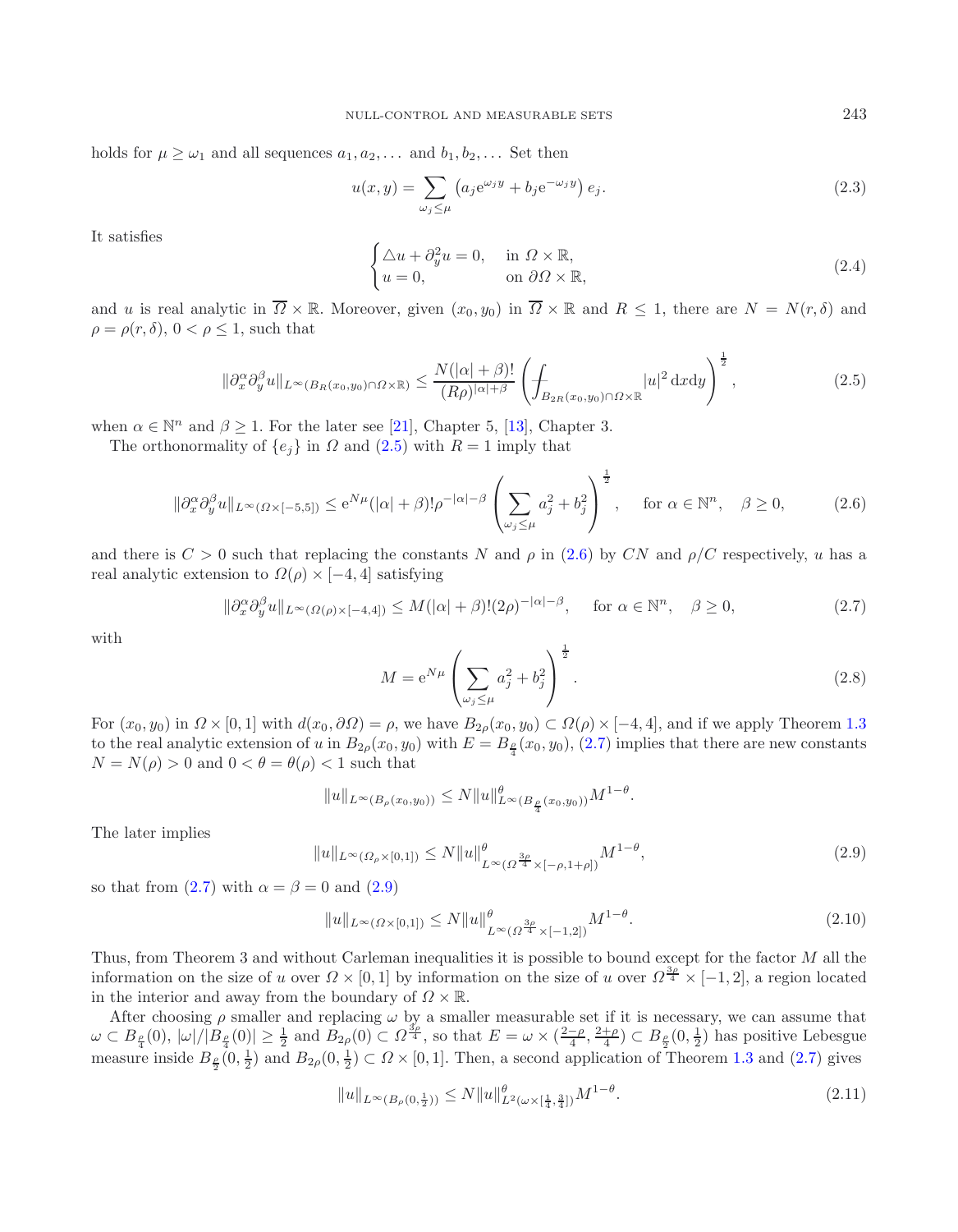Also,  $(2.7)$  and Theorem [1.3](#page-1-3) with  $E = B_{\frac{R}{4}}(x_2, y_2)$  imply that

<span id="page-5-1"></span><span id="page-5-0"></span>
$$
||u||_{L^{\infty}(B_R(x_1,y_1))} \le N||u||_{L^{\infty}(B_{\frac{R}{4}}(x_2,y_2))}^{\theta}M^{1-\theta},
$$

whenever  $B_{2R}(x_1, y_1) \subset \Omega \times [-4, 4], (x_2, y_2)$  is in  $B_{\frac{R}{4}}(x_1, y_1)$  and  $0 < R \le 1$ . In particular,

<span id="page-5-2"></span>
$$
||u||_{L^{\infty}(B_R(x_1,y_1))} \le N ||u||_{L^{\infty}(B_R(x_2,y_2))}^{\theta} M^{1-\theta},
$$
\n(2.12)

when  $B_{2R}(x_1, y_1) \subset \Omega \times [-4, 4], (x_2, y_2)$  is in  $B_{\frac{R}{4}}(x_1, y_1)$  and  $0 < R \leq 1$ .

Because  $\rho$  is now fixed and  $\overline{\Omega}$  is compact there are R in  $(0, 1)$  and  $k \geq 2$ , which depend on  $\rho$  and the geometry of  $\Omega$ , such that for any  $(x_0, y_0)$  in  $\Omega^{\frac{3\rho}{4}} \times [-1, 2]$  there are k points  $(x_1, y_1), (x_2, y_2), \ldots, (x_k, y_k)$  in  $\Omega^{\frac{3\rho}{4}} \times [-1, 2]$ with

$$
B_{2R}(x_i, y_i) \subset \Omega \times [-4, 4], (x_{i+1}, y_{i+1}) \in B_{\frac{R}{4}}(x_i, y_i), \quad \text{for } i = 0, \dots, k-1
$$

<span id="page-5-4"></span>and  $(x_k, y_k) = (0, \frac{1}{2})$ . The later and  $(2.12)$  show that

$$
||u||_{L^{\infty}(B_R(x_i,y_i))} \le N||u||_{L^{\infty}(B_R(x_{i+1},y_{i+1}))}^{q} M^{1-\theta}, \quad \text{for } i = 0,\ldots, k-1,
$$
\n(2.13)

while the iteration of  $(2.13)$  gives

$$
||u||_{L^{\infty}(\Omega^{\frac{3\rho}{4}} \times [-1,2])} \le N^k ||u||_{L^{\infty}(B_{\rho}(0,\frac{1}{2}))}^{\theta^k} M^{1-\theta^k}.
$$
\n(2.14)

Combining then  $(2.10)$ ,  $(2.14)$  and  $(2.11)$ , one finds that

$$
||u||_{L^{\infty}(\Omega\times[0,1])}\leq N^{k+2}||u||_{L^{2}(\omega\times[\frac{1}{4},\frac{3}{4}])}^{ \theta^{k+2}}M^{1-\theta^{k+2}}.
$$

Thus,

<span id="page-5-3"></span>
$$
||u||_{L^{\infty}(\Omega\times[0,1])} \le N||u||_{L^{2}(\omega\times[\frac{1}{4},\frac{3}{4}])}^{2}M^{1-\theta}, \qquad (2.15)
$$

for some new N and  $0 < \theta < 1$ , which depend on  $\rho$ ,  $|\omega|$  and the geometry of  $\Omega$  but not on u.

The fact that the inequality

$$
e^{-\mu} \left(\frac{\sinh \omega_1}{\omega_1} - 1\right) \left(a^2 + b^2\right) \le \int_0^1 \left(a e^{\omega y} + b e^{-\omega y}\right)^2 dy,
$$

<span id="page-5-5"></span>holds, when  $\omega_1 \leq \omega \leq \mu$  and  $a, b \in \mathbb{R}$  and the orthonormality of  $\{e_j\}$  in  $L^2(\Omega)$  show that

$$
\left(\sum_{\omega_j \le \mu} a_j^2 + b_j^2\right)^{\frac{1}{2}} \le e^{N\mu} \|u\|_{L^2(\Omega \times [0,1])} \le e^{N\mu} |\Omega|^{\frac{1}{2}} \|u\|_{L^\infty(\Omega \times [0,1])},\tag{2.16}
$$

and  $(2.2)$  follows from  $(2.16)$ ,  $(2.15)$  and the definition of M in  $(2.8)$ .

It is shown in [\[2\]](#page-14-7) that the null-controllability of the system  $(1.1)$  over  $\Omega = (0, 1)$  with

$$
\Delta = \frac{1}{\rho(x)} \left[ \partial_x \left( a(x) \partial_x \right) + b(x) \partial_x + c(x) \right],
$$
  

$$
\delta \le a(x), \ \rho(x) \le \delta^{-1}, \qquad |b(x)| + |c(x)| \le \delta^{-1}, \qquad \text{a.e. in } [0, 1], \tag{2.17}
$$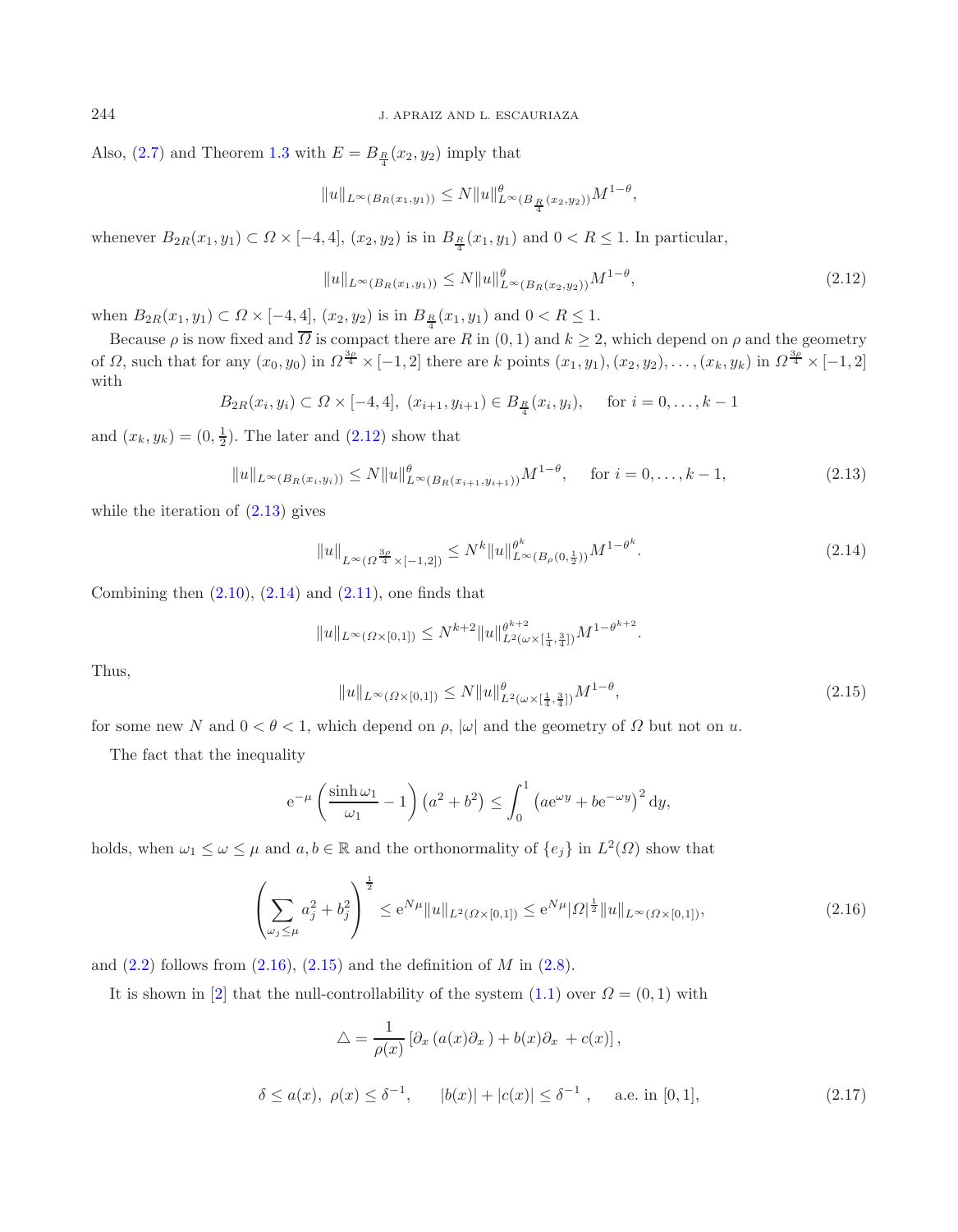is equivalent to the null-controllability of the system

<span id="page-6-0"></span>
$$
\begin{cases}\n\partial_x^2 z - \rho(x)\partial_t z = f\chi_\omega, & 0 < x < 1, \ 0 < t < T, \\
z(0, t) = z(1, t) = 0, & 0 \le t \le T, \\
z(x, 0) = z_0, & 0 \le x \le 1,\n\end{cases}
$$
\n(2.18)

where  $\rho$  is a new function verifying [\(2.17\)](#page-5-5) and  $\omega$  a new measurable set in [0, 1] with positive measure. The later follows from the bilipschitz change of variables used in [\[2\]](#page-14-7). Let then,  $0 < \omega_1^2 < \omega_2^2 \leq \omega_3^2 \leq \cdots \leq \omega_j^2 \leq \ldots$  and  ${e_j}$  denote the sequences of eigenvalues and  $L^2(\Omega)$ -normalized eigenfunctions [\[29\]](#page-15-4), Chapter VII, verifying

$$
\begin{cases} e''_j + \rho(x)\omega_j^2 e_j = 0, & 0 < x < 1, \\ e_j(0) = e_j(1) = 0. \end{cases}
$$

<span id="page-6-2"></span>From  $[16]$  it suffices to show that  $(2.2)$  holds in order to find an interior null-control f for  $(2.18)$  verifying  $(1.2)$ . Extend then  $e_j$  and  $\rho$  to  $[-1, 1]$  by odd and even reflections respectively, and to all R as periodic functions of period 2. The extended  $e_j$  is in  $C^{1,1}(\mathbb{R})$  and verifies  $e''_j + \rho(x)\omega_j e_j = 0$  in  $\mathbb{R}, j = 1, 2, \ldots$  As before, let u be defined by  $(2.3)$ , it verifies

$$
\partial_x^2 u + \partial_y (\rho(x)\partial_y u) = 0, \quad \text{in } \mathbb{R}^2.
$$

By Chebyshev's inequality and defining  $E$  as

$$
\left(\omega \times \left[\frac{1}{4}, \frac{3}{4}\right]\right) \setminus E = \left\{(x, y) \in \omega \times \left[\frac{1}{4}, \frac{3}{4}\right] : |u(x, y)|/2 > \int_{\omega \times \left[\frac{1}{4}, \frac{3}{4}\right]} |u| \, \mathrm{d}x \mathrm{d}y\right\},\right\}
$$

we have

$$
|E| \ge \frac{1}{2} \left| \omega \times \left[ \frac{1}{4}, \frac{3}{4} \right] \right| \text{ and } \|u\|_{L^{\infty}(E)} \le 2 \quad \text{for all } |u| \, dxdy. \tag{2.19}
$$

Set then  $u_{\epsilon}(x, y) = u(\frac{x}{\epsilon}, \frac{y}{\epsilon})$ , it verifies

$$
\partial_x^2 u_{\epsilon} + \partial_y \left( \rho(x/\epsilon) \partial_y u_{\epsilon} \right) = 0, \quad \text{in } \mathbb{R}^2
$$

and let  $v_{\epsilon}$  be the *stream* function of  $u_{\epsilon}$ , *i.e.*, the solution to

<span id="page-6-1"></span>
$$
\begin{cases} \partial_x v_{\epsilon} = -\rho(\frac{x}{\epsilon}) \partial_y u_{\epsilon}, \\ \partial_y v_{\epsilon} = \partial_x u_{\epsilon}, \\ v_{\epsilon}(0,0) = 0. \end{cases}
$$

Then,  $f = u_{\epsilon} + iv_{\epsilon}$  is  $(1/\delta)$ -quasiregular, *i.e.*,

$$
f \in W^{1,2}_{loc}(\mathbb{R}^2)
$$
,  $\partial_{\overline{z}} f = \nu(z)\partial_z f$ ,  $|\nu(z)| \le \frac{1-\delta}{1+\delta}$ ,  $z \in \mathbb{C}$ ,

and by the Ahlfors-Bers representation theorem [\[1\]](#page-14-12) (see [\[6\]](#page-14-13) or [\[7](#page-14-14)]) all the  $(1/\delta)$ -quasiregular mappings f in  $B_4$ can be written as

$$
f = F \circ \Psi,
$$

where  $F = U + iV$  is holomorphic in  $B_4$  and  $\Psi : B_4 \longrightarrow B_4$  is a  $(1/\delta)$ -quasiconformal mapping, *i.e.*, a  $(1/\delta)$ quasiregular homeomorphism from  $B_4$  onto  $B_4$  verifying

$$
\partial_{\overline{z}}\Psi = \nu(z)\partial_z\Psi, \quad \Psi(0) = 0, \quad \Psi(4) = 4,
$$
  
\n
$$
N^{-1}|z_1 - z_2|^{\frac{1}{\alpha}} \le |\Psi(z_1) - \Psi(z_2)| \le N|z_1 - z_2|^{\alpha}, \quad \text{when } z_1, z_2 \in B_4,
$$
\n(2.20)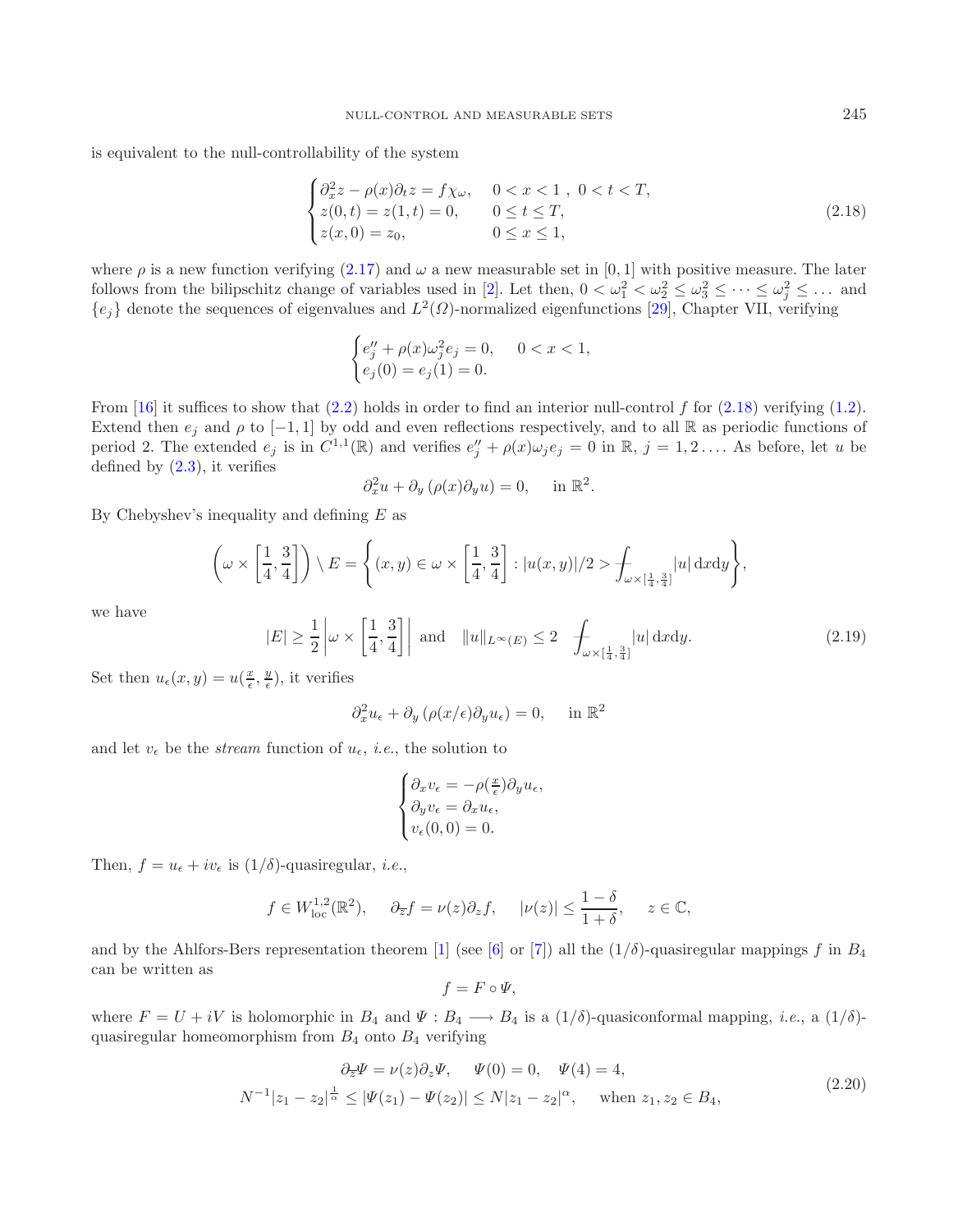for some  $0 < \alpha < 1$  and  $N \ge 1$  depending on  $\delta$ . Now,  $\epsilon E \subset B_{2\epsilon}$ , and from  $(2.20), \Psi(\epsilon E) \subset B_{N(2\epsilon)^{\alpha}}$  $(2.20), \Psi(\epsilon E) \subset B_{N(2\epsilon)^{\alpha}}$ . Choose then  $\epsilon$  so that  $N(2\epsilon)^{\alpha} = \frac{1}{2}$ . Thus,  $\Psi(\epsilon E) \subset B_{\frac{1}{2}}, u_{\epsilon} = U \circ \Psi$ ,

$$
\|U\|_{L^\infty(B_4)}=\|u\|_{L^\infty\left(\,B_\frac{4}{\epsilon}\right)}
$$

<span id="page-7-0"></span>while the  $L^{\infty}$ -interior estimates for subsolutions of elliptic equations [\[12](#page-14-15)], Section 8.6, the periodicity and orthogonality of the eigenfunctions  $e_i$  in  $L^2([0, 1], \rho(x) dx)$ , gives

$$
\|u\|_{L^\infty(B_{\frac{4}{\epsilon}})} \lesssim \|u\|_{L^2(B_{\frac{6}{\epsilon}})} \lesssim \mathrm{e}^{6\mu/\epsilon} \left(\sum_{\omega_j\leq \mu} a_j^2 + b_j^2\right)^{\frac{1}{2}}.
$$

Thus, U is harmonic in  $B_4$ ,

$$
||U||_{L^{\infty}(B_4)} \leq e^{N\mu} \left(\sum_{\omega_j \leq \mu} a_j^2 + b_j^2\right)^{\frac{1}{2}}
$$

and from  $(2.19)$ 

$$
||U||_{L^{\infty}(\Psi(\epsilon E))} \le 2 \int_{\omega \times \left[\frac{1}{4}, \frac{3}{4}\right]} |u| \, \mathrm{d}x \mathrm{d}y. \tag{2.21}
$$

All together, U verifies the conditions in Theorem [1.3](#page-1-3) in  $B_2$  with  $R = 1$  and the universal constant  $0 <$  $\rho \leq 1$  associated to the quantitative property of analyticity over  $B_2$  for bounded harmonic functions on  $B_4$  [\[9](#page-14-16)], Chapter 2. From [\(2.21\)](#page-7-0), [\(2.2\)](#page-3-1) holds provided we can find a lower bound for the Lebesgue measure of  $\Psi(\epsilon E) \subset B_{\frac{1}{2}}$ . The lower bound follows from [\(2.19\)](#page-6-2) and the following rescaled version of [\[3](#page-14-17)], Theorem 1:

*Let*  $\Psi : B_4 \longrightarrow B_4$  *be a* (1/δ)*-quasiconformal mapping with*  $\Psi(0) = 0$  *and*  $E \subset B_4$  *be a measurable set. Then, there is*  $N = N(\delta)$  *such that* 

$$
|E|^{\frac{1}{\delta}}/N \leq |\Psi(E)| \leq N|E|^{\delta}.
$$

<span id="page-7-1"></span>**Remark 2.1.** Theorem [1.3](#page-1-3) also implies the version of  $(2.2)$  appearing in [\[17\]](#page-14-2). For if  $\Omega$ , **A** and V are as above and

$$
u(x,y) = \sum_{\omega_j \le \mu} a_j e^{\omega_j y} e_j(x),
$$

u verifies  $(2.5)$  and

$$
\|\partial_x^{\alpha} u(\,.\,,0)\|_{L^{\infty}(\Omega)} \le M|\alpha|!(2\rho)^{-|\alpha|}, \quad \text{ for } \alpha \in \mathbb{N}^n, \quad \text{ with } M = e^{N\mu} \left(\sum_{\omega_j \le \mu} a_j^2\right)^{\frac{1}{2}}.
$$

Thus,  $u(.,0)$  has an analytic extension to a  $\rho$ -neighborhood of  $\overline{\Omega}$  and after a finite number of applications of Theorem [1.3](#page-1-3) and a suitable covering argument we get

$$
||u(\,.\,,0)||_{L^2(\Omega)} \le N||u(\,.\,,0)||_{L^2(\omega)}^{\theta}M^{1-\theta}.
$$

In particular,

$$
\sum_{\omega_j \le \mu} a_j^2 \le e^{N\mu} \int_{\omega} \left| \sum_{\omega_j \le \mu} a_j e_j \right|^2 dx, \quad \text{with } N = N(|\omega|, \Omega, r, \delta).
$$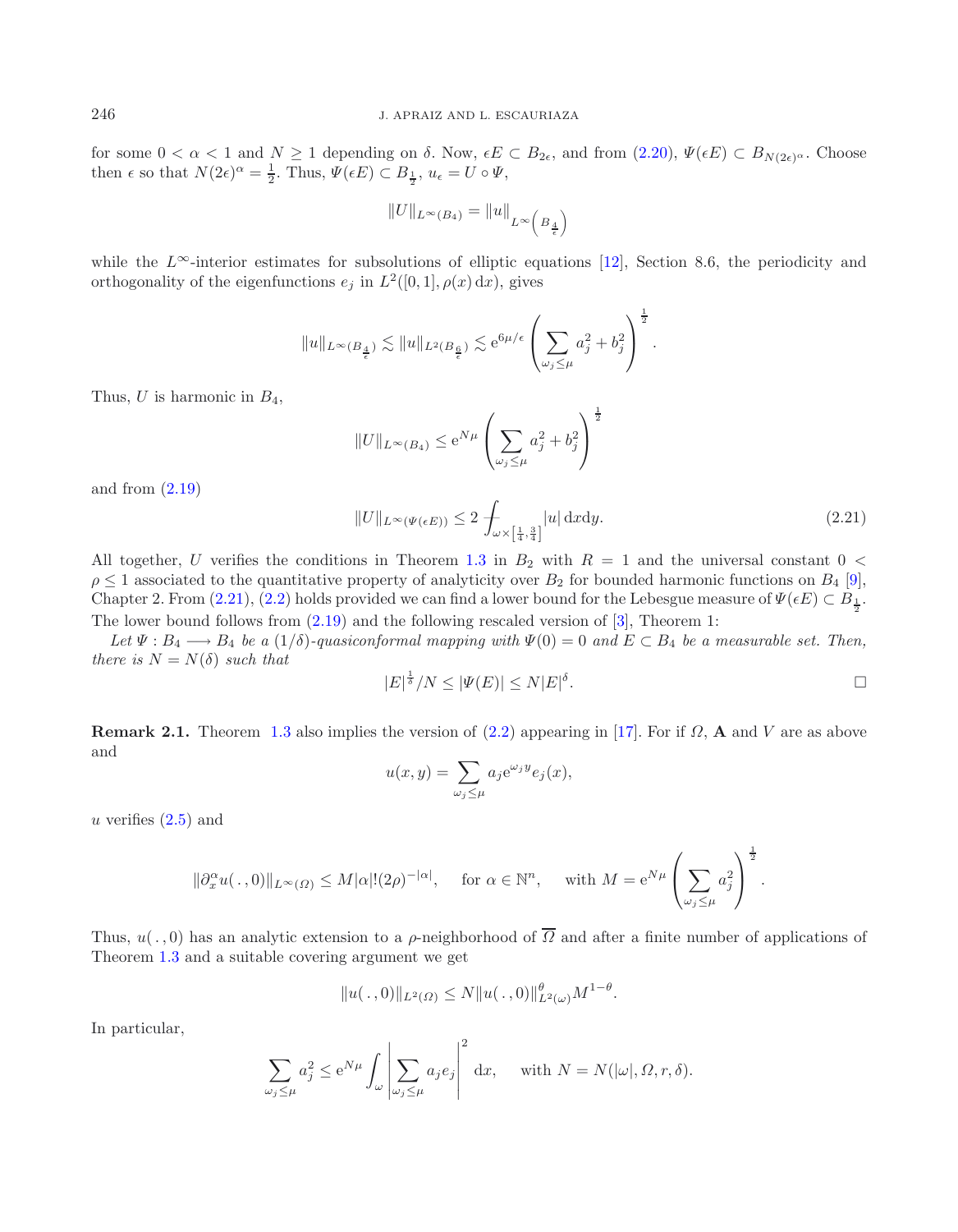<span id="page-8-2"></span>*Proof of Theorem [1.2.](#page-1-1)* Let u be defined by [\(2.3\)](#page-4-7). From [\[16\]](#page-14-0), one can find a boundary control h verifying [\(1.3\)](#page-1-4) provided there is  $N = N(|\gamma|, \Omega, r, \delta)$  such that the inequality

$$
\sum_{\omega_j \le \mu} a_j^2 + b_j^2 \le e^{N\mu} \int \int_{\gamma \times \left[\frac{1}{4}, \frac{3}{4}\right]} \left| \sum_{\omega_j \le \mu} \left( a_j e^{\omega_j y} + b_j e^{-\omega_j y} \right) \frac{\partial e_j}{\partial \nu} \right|^2 d\sigma dy, \tag{2.22}
$$

holds for  $\mu \ge \omega_1$  and all sequences  $a_1, a_2, \ldots$  and  $b_1, b_2, \ldots$ . Here,  $\nu$ ,  $\sigma$  and  $\frac{\partial}{\partial \nu}$  denote respectively the exterior unit normal vector to  $\Omega$ , the surface measure on  $\partial\Omega$  and the conormal derivative for  $\partial_y^2 + \Delta$  on  $\partial\Omega \times \mathbb{R}$ ,  $\frac{\partial e}{\partial \nu} = A \nabla e \cdot \nu$ . We may also assume that  $0 \in \partial \Omega$ ,  $\gamma \subset B_{\frac{\rho}{2}} \cap \partial \Omega$ , where  $B_{2\rho} \cap \partial \Omega$  is the region above the graph of a real analytic function,  $\varphi: B_{\rho}' \subset \mathbb{R}^{n-1} \longrightarrow \mathbb{R}$ , as in  $(2.1)$ . From [\[16\]](#page-14-0), Section 3(2), there is N such that

<span id="page-8-3"></span>
$$
\left(\sum_{\omega_j\leq\mu}a_j^2+b_j^2\right)^{\frac{1}{2}}\leq e^{N\mu}\left\|\frac{\partial u}{\partial\nu}\right\|_{L^\infty(\partial\Omega\times[-1,2])},\tag{2.23}
$$

with

<span id="page-8-4"></span><span id="page-8-0"></span>
$$
\frac{\partial u}{\partial \nu} = \sum_{\omega_j \le \mu} \left( a_j e^{\omega_j y} + b_j e^{-\omega_j y} \right) \frac{\partial e_j}{\partial \nu}.
$$

From [\(2.6\)](#page-4-1) and [\(2.1\)](#page-3-2), there are  $N = N(r, \delta)$  and  $\rho = \rho(r, \delta)$  such that  $h(x', y) = \frac{\partial u}{\partial n}(x', \varphi(x'), y)$  verifies

$$
\|\partial_{x'}^{\alpha}\partial_{y}^{\beta}h\|_{L^{\infty}(B'_{2\rho}\times[-4,4])}\leq M\left(|\alpha|+\beta\right)!(2\rho)^{-|\alpha|-\beta},\quad \text{ for }\alpha\in\mathbb{N}^{n-1},\quad \beta\in\mathbb{N},
$$

with M as in [\(2.8\)](#page-4-6) and provided that  $B_{2\rho} \cap \partial \Omega$  is a coordinate chart of  $\partial \Omega$  as in [\(2.1\)](#page-3-2). This fact, a suitable covering argument of ∂Ω and the successive iteration of a finite number of applications of the *three-spheres type inequalities* associated to the obvious extension of Theorem [1.3](#page-1-3) for real analytic functions defined over real analytic hypersurfaces in  $\mathbb{R}^{n+1}$  (See [\[14\]](#page-14-18), pp. 67–69 for a quantitative version of the real analyticity of composite functions) imply that there are  $N = N(|\gamma|, r, \delta)$  and  $\theta = \theta(|\gamma|, r, \delta)$  such that

<span id="page-8-5"></span>
$$
\left\|\frac{\partial u}{\partial \nu}\right\|_{L^{\infty}(\partial \Omega \times [-1,2])} \le N \left\|\frac{\partial u}{\partial \nu}\right\|_{L^{2}(\gamma \times [\frac{1}{4},\frac{3}{4}])}^{\theta} M^{1-\theta}.
$$
\n(2.24)

Finally,  $(2.22)$  follows from  $(2.23)$  and  $(2.24)$ .

<span id="page-8-1"></span>**Remark 2.2.** The extension of Theorem [1.1](#page-1-0) to the parabolic system

$$
\begin{cases}\n\partial_i(a_{ij}^{\alpha\beta}\partial_j e_k^{\beta}) - \partial_t u^{\alpha} = f^{\alpha}(x, t)\chi_{\omega}(x), & \text{in } \Omega \times (0, T), \ \alpha = 1, \dots, m, \\
\mathbf{u} = 0, & \text{on } \partial\Omega \times [0, T], \\
\mathbf{u}(0) = \mathbf{u}_0, & \text{in } \Omega,\n\end{cases}
$$
\n(2.25)

with  $\partial\Omega$  as in [\(2.1\)](#page-3-2),  $a_{ij}^{\alpha\beta}$  verifying [\(1.6\)](#page-2-0) and

$$
|\partial^{\gamma} a_{ij}^{\alpha\beta}(x)| \le |\gamma| |\delta^{-|\gamma|-1}, \quad \text{when } x \in \overline{\Omega}, \quad \gamma \in \mathbb{N}^n,
$$
\n(2.26)

for some  $0 < \delta \leq 1$  is now obvious: the symmetry, coerciveness and compactness of the operator  $L^2(\Omega)^m \longrightarrow$  $W_0^{1,2}(\Omega)^m$ , mapping  $\mathbf{f} = (f^1, \ldots, f^m)$  into the unique solution  $\mathbf{u} = (u^1, \ldots, u^m)$  to

$$
\begin{cases} \partial_i (a_{ij}^{\alpha\beta} \partial_j u^{\beta}) - \Lambda u^{\alpha} = f^{\alpha}, & \text{in } \Omega, \ \alpha = 1, \dots, m, \\ \mathbf{u} = 0, & \text{in } \partial \Omega \end{cases}
$$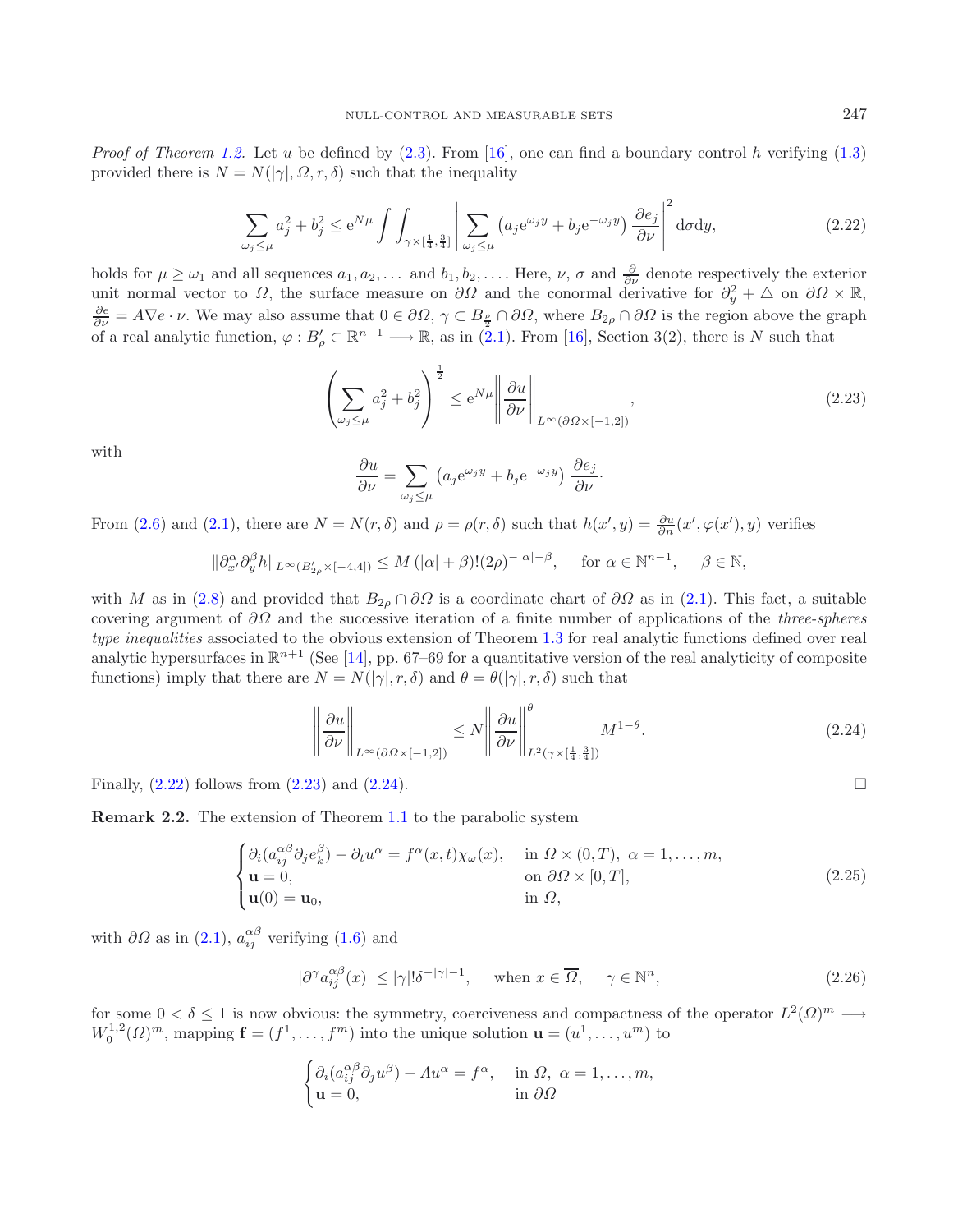where  $\Lambda > 0$  is sufficiently large [\[11\]](#page-14-19), Proposition 2.1, gives the existence of a complete system  $\{e_k\}$  in  $L^2(\Omega)^m$ ,  $\mathbf{e}_k = (e_k^1, \dots, e_k^m)$ , of eigenfunctions verifying

<span id="page-9-2"></span>
$$
\begin{cases} \partial_i (a_{ij}^{\alpha\beta} \partial_j e_k^{\beta}) + \omega_k^2 e_k^{\alpha} = 0, & \text{in } \Omega, \ \alpha = 1, \dots, m, \\ \mathbf{e}_k = 0, & \text{in } \partial \Omega \end{cases}
$$

<span id="page-9-1"></span>with eigenvalues  $0 \leq \omega_1 \leq \ldots \omega_k \leq \ldots$  and  $\lim_{k \to +\infty} \omega_k = +\infty$ . By separation of variables, the Green's matrix for the system  $(2.25)$  over  $\Omega \times \mathbb{R}$  is the  $m \times m$  matrix

<span id="page-9-3"></span>
$$
\boldsymbol{\Gamma}(x, y, t-s) = \sum_{k=1}^{+\infty} e^{-\omega_k^2(t-s)} \mathbf{e}_k(x) \otimes \mathbf{e}_k(y). \tag{2.27}
$$

Moreover, the interior and boundary regularity for the elliptic system  $\partial_y^2 + \partial_i(a_{ij}^{\alpha\beta}\partial_j)$  in  $\Omega \times \mathbb{R}$ , shows that  $(2.5)$ holds for **u** as in  $(2.3)$  but with  $e_k$  replacing  $e_k$  ([\[11,](#page-14-19) [22\]](#page-14-20), Chap. II). These and [\[16\]](#page-14-0) suffice to find a control function **f** for the system [\(2.25\)](#page-8-0) verifying [\(1.2\)](#page-0-0). Furthermore, if you wish to get bounds on the regularity of the control function **f**, [\[16\]](#page-14-0) shows that suffices to know that

<span id="page-9-4"></span>
$$
||e_k||_{H^s(\Omega)} \le N_s (1 + \omega_k)^s, \quad \text{when } k, s \ge 0
$$

and

<span id="page-9-0"></span>
$$
#{k \ge 1 : 0 \le \omega_k \le \mu} \le N\mu^n, \quad \text{when } \mu \ge 1,
$$
\n
$$
(2.28)
$$

for some N which does not depend on  $\mu \geq 1$ . The first holds from elliptic regularity and [\(2.26\)](#page-8-5), while [\(2.28\)](#page-9-1) follows from the Gaussian estimates verified by  $\Gamma$ ; *i.e.*, there are N and  $\kappa$  [\[8](#page-14-21)], Corollary 4.14, such that

$$
|\mathbf{\Gamma}(x,y,t)| \le N(1 \wedge t)^{-\frac{n}{2}} e^{At - \kappa |x-y|^2/t}, \quad \text{for } x, y \in \mathbb{R}^n \text{ and } t > 0.
$$
 (2.29)

To verify the last claim, observe that  $(2.27)$ ,  $(2.29)$  and the orthonormality of the eigenfunctions  $\mathbf{e}_k$  give

$$
\int_{\Omega} \int_{\Omega} |\mathbf{\Gamma}(x, y, t)|^2 \, \mathrm{d}x \mathrm{d}y = \sum_{k \ge 1} e^{-2\omega_k^2 t} \le N e^{2\Lambda t} |\Omega| t^{-\frac{n}{2}},\tag{2.30}
$$

and it suffices to choose  $t = 1/\mu^2$  in [\(2.30\)](#page-9-4) to get [\(2.28\)](#page-9-1). In particular, the methods in [\[16](#page-14-0)] also generate a control function **f** in  $C_0^{\infty}((0,T), C^{\infty}(\Omega)).$ 

The null-controllability of the system

$$
\begin{cases}\n\partial_t u + (-1)^m \Delta^m u = f(x, t) \chi \omega, & \text{in } \Omega \times (0, T], \\
u = \nabla u = \dots = \nabla^{m-1} u = 0, & \text{in } \partial \Omega \times (0, T), \\
u(0) = u_0, & \text{in } \Omega,\n\end{cases}
$$
\n(2.31)

 $m \geq 2$ , is better managed with the approach in [\[17](#page-14-2)]: if  $\{e_j\}$  and  $0 \leq \omega_1^{2m} \leq \cdots \leq \omega_k^{2m} \leq \cdots$  are the eigenvectors and eigenvalues for  $\triangle^m$  in  $W_0^{m,2}(\Omega)$ ,

$$
\begin{cases}\n(-1)^m \Delta^m e_j - \omega_j^{2m} e_j = 0, & \text{in } \Omega, \\
e_j = \nabla e_j = \dots = \nabla^{m-1} e_j = 0, & \text{in } \partial\Omega,\n\end{cases}
$$

define

$$
u(x,y) = \sum_{w_j^m \le \mu} a_j X_j(y) e_j(x), \quad \text{with} \quad X_j(y) = \begin{cases} e^{\omega_j y}, & \text{for } m \text{ odd}, \\ e^{\omega_j e^{\frac{\pi i}{2m}} y}, & \text{for } m \text{ even}. \end{cases}
$$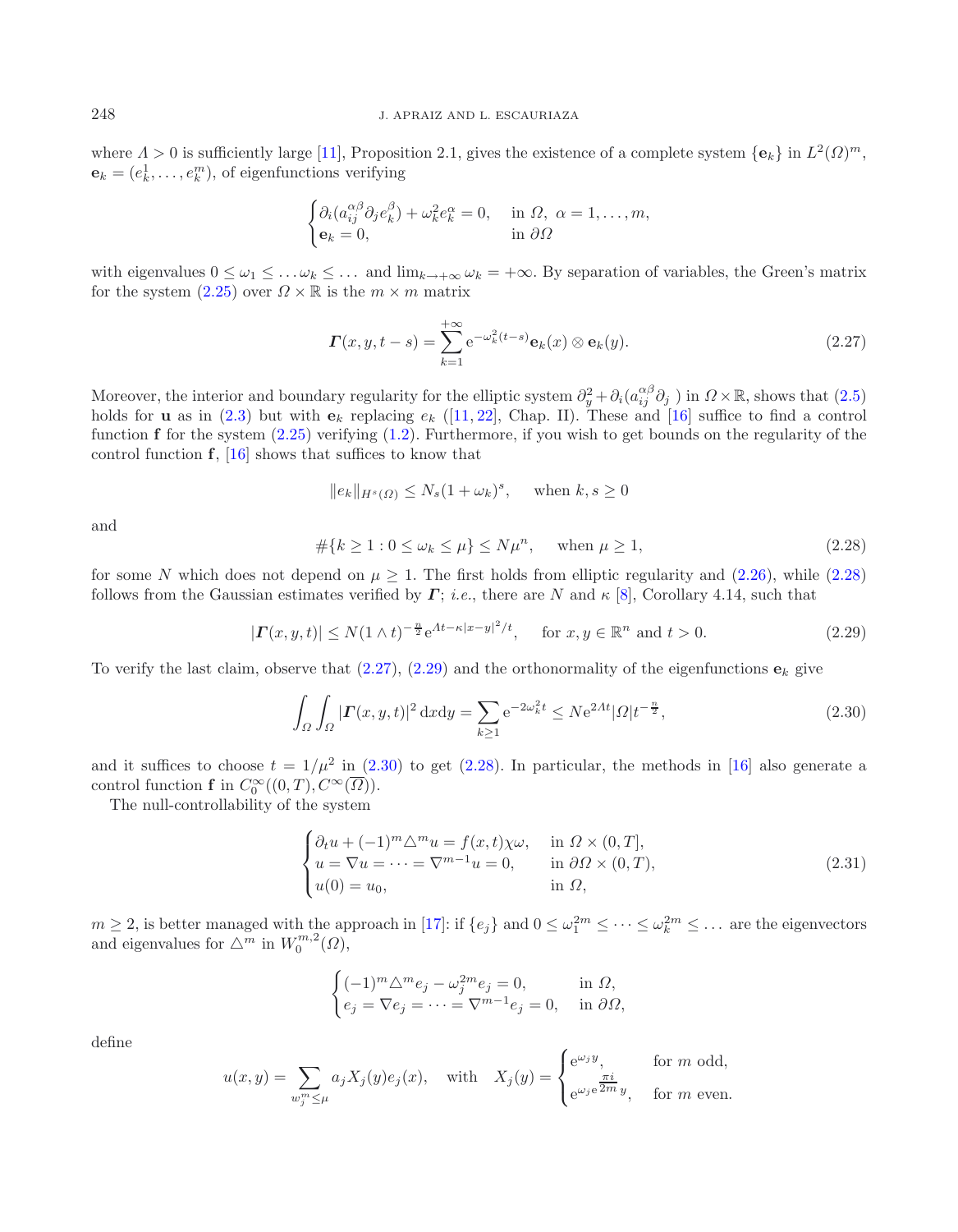It verifies

$$
\begin{cases} \partial_y^{2m} u + \triangle^m u = 0, & \text{in } \Omega \times \mathbb{R}, \\ u = \nabla u = \dots = \nabla^{m-1} u = 0, & \text{in } \partial \Omega \times \mathbb{R}. \end{cases}
$$

Again, u verifies  $(2.5)$  [\[22\]](#page-14-20) and from Theorem [1.3](#page-1-3) applied to  $u(., 0)$  as in Remark [2.1,](#page-7-1)

$$
\sum_{\omega_j^m \le \mu} a_j^2 \le e^{N\mu^{\frac{1}{m}}} \int_{\omega} \left| \sum_{\omega_j^m \le \mu} a_j e_j \right|^2 dx, \quad \text{with } N = N(|\omega|, \Omega, r, \delta, m).
$$

From [\[17\]](#page-14-2), the last inequality suffices to find a control f in  $L^2(\omega \times (0,T))$  for [\(2.31\)](#page-9-0).

<span id="page-10-0"></span>**Remark 2.3.** The proof of Theorem [1.2](#page-1-1) for the scalar case is based on the bound  $(2.23)$ . In the literature, it is is obtained from [\(2.16\)](#page-5-3) and the interpolation inequality below which has been proved with Carleman inequalities: there are N and  $\theta$  such that the inequality

$$
||u||_{L^{2}(\Omega\times[0,1])}\leq N \left||\frac{\partial u}{\partial \nu}\right||_{L^{2}(\partial\Omega\times[-1,2])}^{\theta}||u||_{L^{2}(\Omega\times[-3,3])}^{1-\theta},
$$

holds when u verifies  $(2.4)$ . However, the authors are not aware wether the interpolation inequality

$$
\|\mathbf{u}\|_{L^2(\Omega\times[0,1])}\leq N\left\|\frac{\partial\mathbf{u}}{\partial\nu}\right\|_{L^2(\partial\Omega\times[-1,2])}^{\theta}\|\mathbf{u}\|_{L^2(\Omega\times[-3,3])}^{1-\theta},
$$

with

$$
\left(\frac{\partial \mathbf{u}}{\partial \nu}\right)^{\alpha} = a_{ij}^{\alpha\beta} \partial_j u^{\beta} v_i, \quad \alpha = 1, \dots, m,
$$

holds for solutions **u** to the corresponding analog elliptic system and lateral boundary conditions:

$$
\begin{cases} \partial_i (a_{ij}^{\alpha\beta} \partial_j u^{\beta}) + \partial_y^2 u^{\alpha} = 0, & \text{in } \Omega \times \mathbb{R}, \ \alpha = 1, \dots, m, \\ \mathbf{u} = 0, & \text{in } \partial \Omega \times \mathbb{R}. \end{cases}
$$

The later explains why we can not extend the boundary null-controllability results in Theorem [1.2](#page-1-1) to general parabolic systems with analytic coefficients and also analytic lateral boundaries. In spite of that, the inverse mapping theorem shows that there is  $\rho > 0$  such that the mapping

$$
\partial \Omega \times (0, \rho) \longrightarrow U_{\rho}, \quad (Q, t) \rightsquigarrow Q + t\nu(Q),
$$

is an analytic diffeomorphism onto  $U_\rho = \{x \in \mathbb{R}^n \setminus \overline{\Omega} : 0 < d(x, \partial \Omega) < \rho\}$  and the null-controllability for parabolic systems with analytic coefficients over  $\Omega \cup U_{\rho}$  and with controls acting over  $\omega = U_{\frac{3\rho}{4}}\setminus U_{\frac{\rho}{2}}$  has been stablished in Remark [2.2.](#page-8-1) From these, standard arguments show that *at least* the parabolic system

$$
\begin{cases}\n\partial_i(a_{ij}^{\alpha\beta}\partial_j e_k^{\beta}) - \partial_t u^{\alpha} = 0, & \text{in } \Omega \times (0, T), \ \alpha = 1, \dots, m, \\
\mathbf{u} = \mathbf{g} & \text{on } \partial \Omega \times [0, T], \\
\mathbf{u}(0) = \mathbf{u}_0, & \text{in } \Omega,\n\end{cases}
$$

can be null-controlled with controls **g** acting over the *full lateral boundary* of Ω.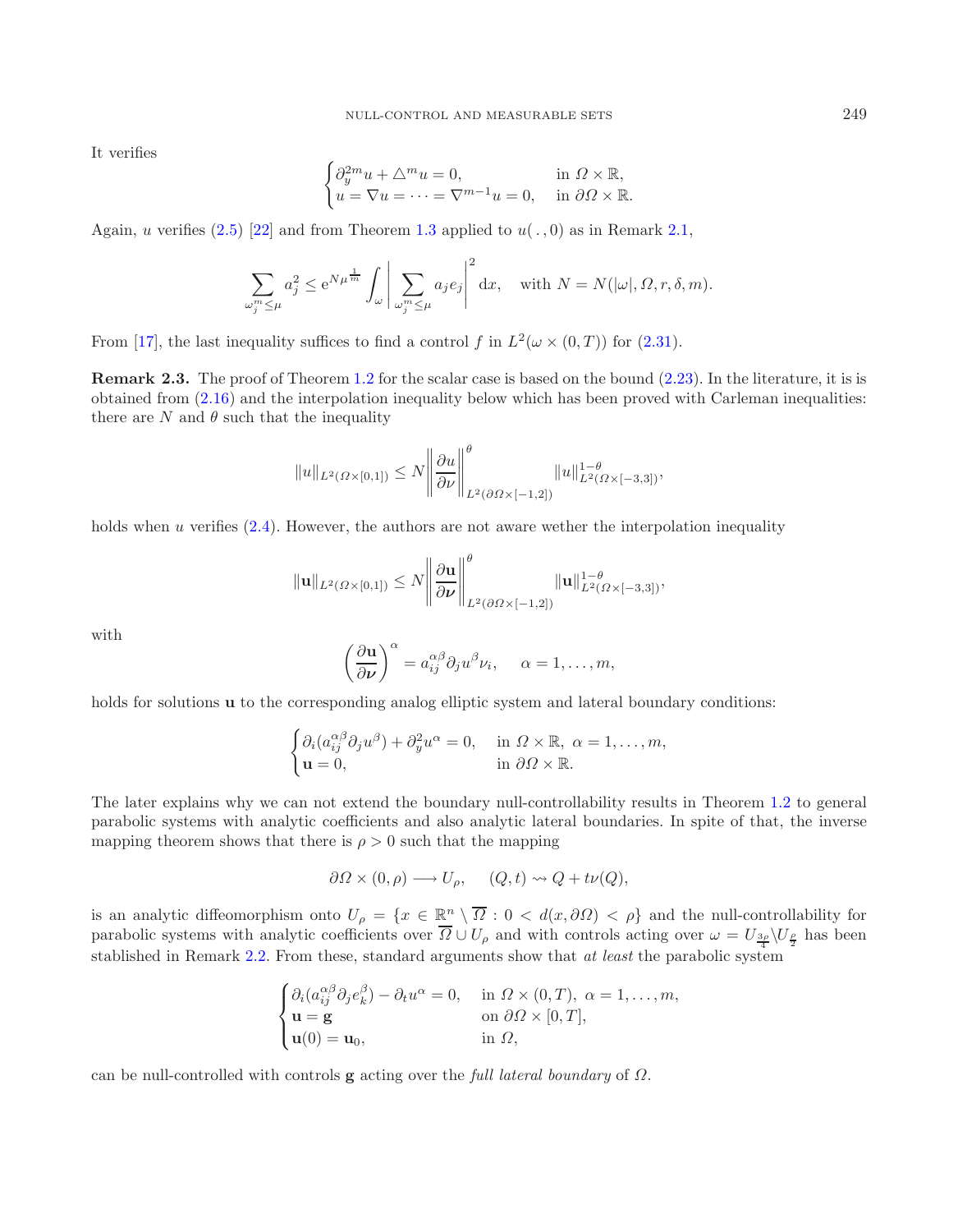<span id="page-11-0"></span>**Remark 2.4.** To prove Theorem [1.1](#page-1-0) when  $\partial\Omega$ , **A** and V are globally smooth and **A** and V are only real analytic in a neighborhood of  $\omega$ , one may assume that

<span id="page-11-5"></span><span id="page-11-4"></span><span id="page-11-1"></span>
$$
\omega \subset B_{\frac{R}{4}}, \ |\omega|/|B_R| \ge 1/2, \quad B_{4R} \subset \Omega \tag{2.32}
$$

$$
|\partial^{\alpha} \mathbf{A}(x)| + |\partial^{\alpha} V(x)| \le |\alpha|! \delta^{-|\alpha|-1}, \quad \text{when} \quad x \in B_{4R}, \ \alpha \in \mathbb{N}^n,
$$
\n(2.33)

for some fixed  $0 < R$ ,  $\delta \leq 1$  and the goal is to show that [\(2.2\)](#page-3-1) holds. The Carleman and interpolation inequalities stablished in [\[16](#page-14-0)], Section 3(1). for solutions to elliptic operators with smooth coefficients and for  $\partial\Omega$  smooth show that there is  $N = N(A, V, \Omega, R)$  such that the inequalities

<span id="page-11-2"></span>
$$
\left(\sum_{\omega_j \le \mu} a_j^2 + b_j^2\right)^{\frac{1}{2}} \le e^{N\mu} \|u\|_{L^\infty(B_R(0, \frac{1}{2}))},\tag{2.34}
$$

hold when  $\mu \ge \omega_1$ , for all sequences  $a_1, a_2, \ldots, b_1, b_2, \ldots$  and for u as in [\(2.3\)](#page-4-7). Because u verifies

<span id="page-11-3"></span>
$$
\Delta u + \partial_y^2 u = 0, \quad \text{in } B_{4R} \left( 0, \frac{1}{2} \right)
$$

and  $(2.33)$  holds, u is a local solution to an elliptic equation with local real analytic coefficients and there are  $N = N(\delta)$  and  $\rho = \rho(\delta)$ ,  $0 < \rho \leq 1$ , such that

<span id="page-11-6"></span>
$$
\|\partial_x^{\alpha}\partial_y^{\beta}u\|_{L^{\infty}(B_{2R}(0,\frac{1}{2}))} \le \frac{N(|\alpha|+\beta)!}{(R\rho)^{|\alpha|+\beta}} \left(\int_{B_{4R}(0,\frac{1}{2})} |u|^2 \,dxdy\right)^{\frac{1}{2}},
$$
\n(2.35)

when  $\alpha \in \mathbb{N}^n$  and  $\beta \geq 1$ . The later follows from the corresponding result for  $R = 1$  and rescaling ([\[21](#page-14-10)], Chap. 5, [\[13\]](#page-14-11), Chap. 3). The orthonormality of  $\{e_i\}$  in  $\Omega$  and  $(2.35)$  show that

$$
\|\partial_x^{\alpha}\partial_y^{\beta}u\|_{L^{\infty}(B_{2R}(0,\frac{1}{2}))} \le M(|\alpha|+\beta)!(R\rho)^{-|\alpha|-\beta}, \quad \text{for } \alpha \in \mathbb{N}^n, \quad \beta \ge 0,
$$
\n(2.36)

with M as in [\(2.8\)](#page-4-6). Finally, Theorem [1.3](#page-1-3) in  $B_{2R}(0, \frac{1}{2})$  with

<span id="page-11-8"></span><span id="page-11-7"></span>
$$
E = \omega \times \left(\frac{2-R}{4}, \frac{2+R}{4}\right) \subset B_{\frac{R}{2}}\left(0, \frac{1}{2}\right),
$$

 $(2.36)$  and  $(2.32)$  show that

$$
||u||_{L^{\infty}(B_R(0,\frac{1}{2}))} \le N||u||_{L^2(\omega \times [\frac{1}{4},\frac{3}{4}])}^{\theta} M^{1-\theta}, \tag{2.37}
$$

and  $(2.2)$  follows from  $(2.34)$ ,  $(2.37)$  and  $(2.8)$ .

To prove Theorem [1.2](#page-1-1) with  $\partial\Omega$ , **A** and V real analytic near  $\gamma$  and smooth elsewhere, one may assume that 0 is in  $\partial\Omega$  and that there are  $0 < R, \delta \leq 1$  and  $\varphi : B_R' \subset \mathbb{R}^{n-1} \longrightarrow \mathbb{R}$  such that

$$
\gamma \subset B_{\frac{R}{4}} \cap \partial \Omega, \ |\gamma|/|B_R \cap \partial \Omega| \ge \frac{1}{2},
$$
  
\n
$$
\varphi(0') = 0, \ |\partial^{\alpha}\varphi(x')| \le |\alpha|!\delta^{-|\alpha|-1}, \quad \text{when } x' \in B'_{4R}, \quad \alpha \in \mathbb{N}^{n-1},
$$
  
\n
$$
|\partial^{\alpha}\mathbf{A}(x)| + |\partial^{\alpha}V(x)| \le |\alpha|!\delta^{-|\alpha|-1}, \quad \text{when } x \in B_{4R} \cap \overline{\Omega}, \quad \alpha \in \mathbb{N}^n,
$$
  
\n
$$
B_{4R} \cap \Omega = B_{4R} \cap \{(x', x_n) : x' \in B'_{4R}, x_n > \varphi(x')\},
$$
  
\n
$$
B_{4R} \cap \partial \Omega = B_{4R} \cap \{(x', x_n) : x' \in B'_{4R}, x_n = \varphi(x')\}
$$
\n(2.39)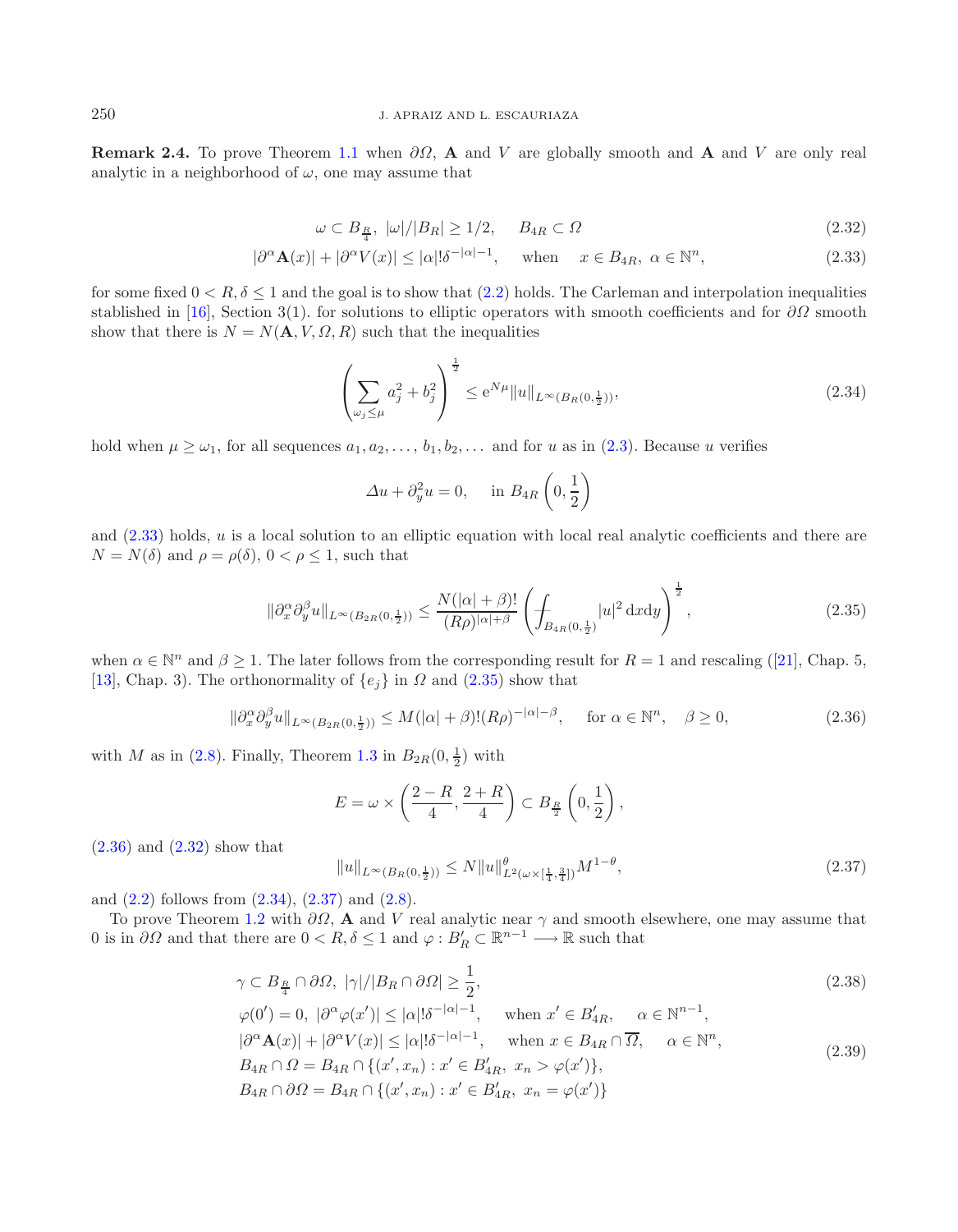and the goal is to show that [\(2.22\)](#page-8-2) holds. The Carleman and interpolation inequalities stablished in [\[16](#page-14-0)], Section 3(2) for solutions to elliptic operators with smooth coefficients and with  $\partial\Omega$  smooth show that there is  $N = N(\mathbf{A}, V, \Omega, R)$  such that the inequalities

<span id="page-12-3"></span><span id="page-12-1"></span>
$$
\left(\sum_{\omega_j \le \mu} a_j^2 + b_j^2\right)^{\frac{1}{2}} \le e^{N\mu} \left\|\frac{\partial u}{\partial \nu}\right\|_{L^\infty(B_R(0, \frac{1}{2}) \cap \partial \Omega \times \mathbb{R})},\tag{2.40}
$$

hold when  $\mu \geq \omega_1$ , for all sequences  $a_1, a_2, \ldots, b_1, b_2, \ldots$  and for u as in [\(2.3\)](#page-4-7). Because u verifies

<span id="page-12-2"></span>
$$
\begin{cases} \Delta u + \partial_y^2 u = 0, & \text{in } B_{4R} \left( 0, \frac{1}{2} \right) \cap \Omega \times \mathbb{R}, \\ u = 0, & \text{in } B_{4R} \left( 0, \frac{1}{2} \right) \cap \partial \Omega \times \mathbb{R}, \end{cases}
$$

and  $(2.39)$  holds there are  $N = N(\delta)$  and  $\rho = \rho(\delta), 0 < \rho \leq 1$ , such that

<span id="page-12-4"></span>
$$
\|\partial_x^{\alpha}\partial_y^{\beta}u\|_{L^{\infty}(B_{2R}(0,\frac{1}{2})\cap\Omega\times\mathbb{R})} \leq \frac{N(|\alpha|+\beta)!}{(R\rho)^{|\alpha|+\beta}} \left(\int_{B_{4R}(0,\frac{1}{2})\cap\Omega\times\mathbb{R}}|u|^2 dxdy\right)^{\frac{1}{2}},\tag{2.41}
$$

when  $\alpha \in \mathbb{N}^n$  and  $\beta \geq 1$ . The later follows from the corresponding result for  $R = 1$  and rescaling ([\[21](#page-14-10)], Chap. 5, [\[13\]](#page-14-11), Chap. 3). The orthonormality of  $\{e_j\}$  in  $\Omega$  and [\(2.41\)](#page-12-1) show that

$$
\|\partial_x^{\alpha}\partial_y^{\beta}u\|_{L^{\infty}(B_{2R}(0,\frac{1}{2})\cap\Omega\times\mathbb{R})} \le M(|\alpha|+\beta)!(R\rho)^{-|\alpha|-\beta}, \quad \text{for } \alpha \in \mathbb{N}^n, \quad \beta \ge 0,
$$
\n(2.42)

with M as in [\(2.8\)](#page-4-6). Finally, the obvious extension of Theorem [1.3](#page-1-3) for real analytic functions over  $B_{2R}(0, \frac{1}{2}) \cap$  $\partial\Omega \times \mathbb{R}$  [\[14](#page-14-18)], pages 67–69, with

$$
E = \gamma \times \left(\frac{2-R}{4}, \frac{2+R}{4}\right) \subset B_{\frac{R}{2}}\left(0, \frac{1}{2}\right) \cap \partial \Omega \times \mathbb{R},
$$

 $(2.42)$  and  $(2.38)$  show that

$$
\left\|\frac{\partial u}{\partial \nu}\right\|_{L^{\infty}(B_R(0,\frac{1}{2})\cap \partial \Omega \times \mathbb{R})} \le N \left\|\frac{\partial u}{\partial \nu}\right\|_{L^2(\gamma \times [\frac{1}{4},\frac{3}{4}])}^{\theta} M^{1-\theta},\tag{2.43}
$$

<span id="page-12-0"></span>and  $(2.22)$  follows from  $(2.40)$ ,  $(2.43)$  and  $(2.8)$ .

### 3. Proof of Theorem [1.3](#page-1-3)

First we recall Hadamard's three-circle theorem [\[19\]](#page-14-22) and prove two Lemmas before the proof of Theorem [1.3.](#page-1-3)

**Theorem 3.1.** Let F be a holomorphic function of a complex variable in the ball  $B_{r_2}$ . Then, the following is *valid for*  $0 < r_1 \leq r \leq r_2$ ,

$$
\|F\|_{L^\infty(B_r)}\leq \|F\|_{L^\infty(B_{r_1})}^\theta \|F\|_{L^\infty(B_{r_2})}^{1-\theta},\quad \ \theta=\frac{\log \frac{r_2}{r}}{\log \frac{r_2}{r_1}}.
$$

<span id="page-12-5"></span>**Lemma 3.2.** Let f be holomorphic in  $B_1$ ,  $|f(z)| \leq 1$  in  $B_1$  and  $E$  be a measurable set in  $\left[-\frac{1}{5},\frac{1}{5}\right]$ . Then, there *are*  $N = N(|E|)$  *and*  $\gamma = \gamma(|E|)$  *such that* 

$$
\|f\|_{L^\infty(B_{\frac12})}\le N\|f\|_{L^\infty(E)}^\gamma.
$$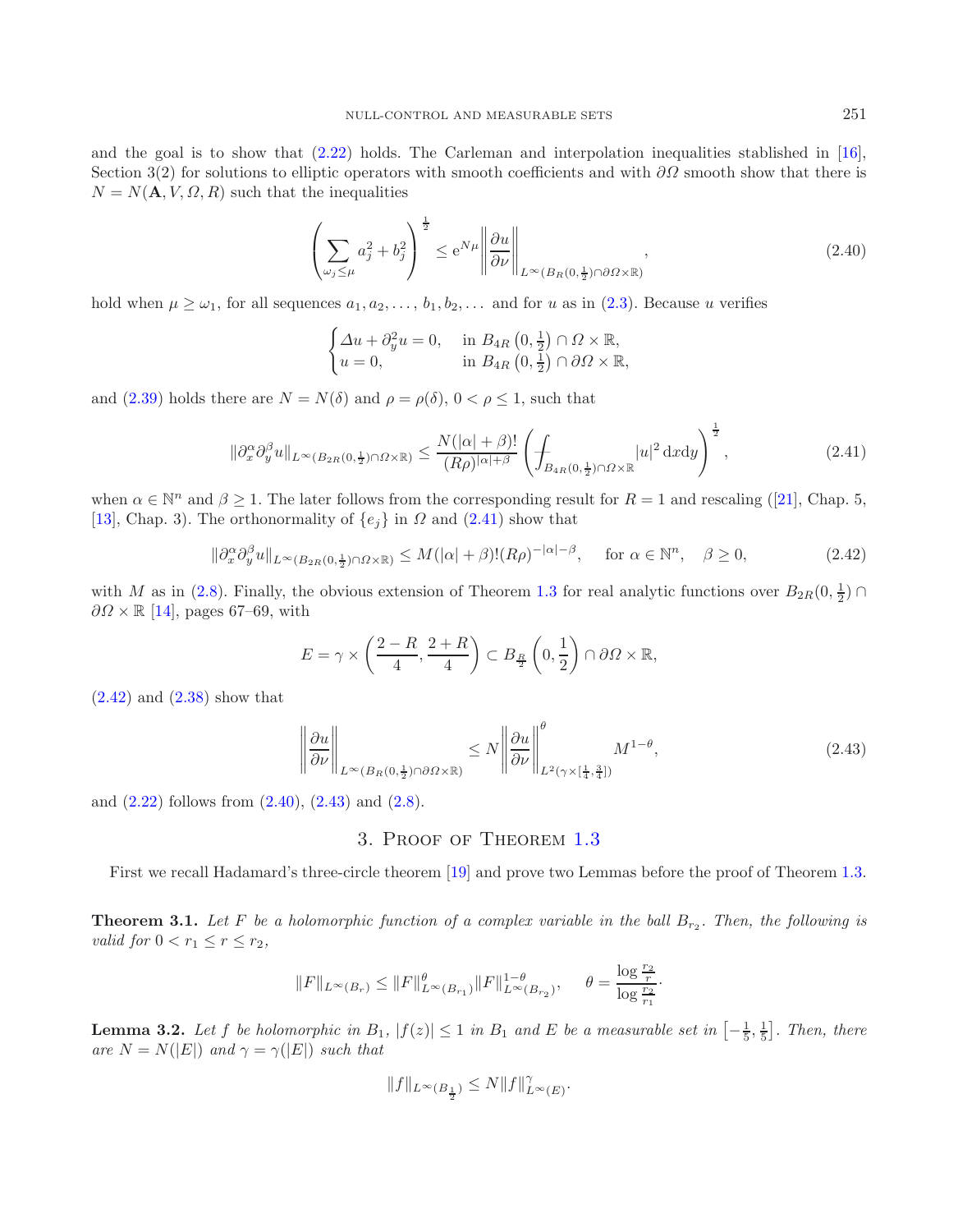*Proof.* For  $n \geq 1$ , there are  $n+1$  points with  $-\frac{1}{5} \leq x_0 < x_1 < \cdots < x_n \leq \frac{1}{5}$ , with  $x_i \in \overline{E}$ ,  $i = 0, \ldots, n$  and  $x_i - x_{i-1} \ge \frac{|E|}{n+1}, i = 1, \ldots, n.$  For example,  $x_0 = \inf E, x_i = \inf \left( E \cap [x_{i-1} + \frac{|E|}{n+1}, \frac{1}{5}] \right)$ . Let

$$
P_n(z) = \sum_{i=0}^n f(x_i) \frac{\prod_{j \neq i} (z - x_j)}{\prod_{j \neq i} (x_i - x_j)}.
$$

Then,

<span id="page-13-0"></span>
$$
|P_n(z)| \le ||f||_{L^{\infty}(E)} |E|^{-n} \sum_{i=0}^n \frac{(n+1)^n}{i!(n-i)!} \le ||f||_{L^{\infty}(E)} \left(\frac{3}{|E|}\right)^n, \quad \text{for } |z| \le \frac{1}{2}.
$$

<span id="page-13-1"></span>By Cauchy's formula,

$$
|f(z) - P_n(z)| = \left| \frac{1}{2\pi i} \int_{|\xi|=1} \frac{f(\xi)(z - x_0) \dots (z - x_n)}{(\xi - z)(\xi - x_0) \dots (\xi - x_n)} d\xi \right| \le 2\left(\frac{7}{8}\right)^n, \quad \text{for } |z| \le \frac{1}{2}.
$$

The last two inequalities give

$$
||f||_{L^{\infty}(B_{\frac{1}{2}})} \le ||f||_{L^{\infty}(E)} \left(\frac{3}{|E|}\right)^{n} + 2\left(\frac{7}{8}\right)^{n}, \quad \text{for all } n \ge 1,
$$
\n(3.1)

<span id="page-13-2"></span>and the minimization in the *n*-variable of the right hand side of  $(3.1)$  implies Lemma [3.2.](#page-12-5)

**Lemma 3.3.** Let f be analytic in  $[0,1]$ , E be a measurable set in  $[0,1]$  and assume there are positive constants M *and* ρ *such that*

<span id="page-13-4"></span>
$$
|f^{(k)}(x)| \le Mk!(2\rho)^{-k}, \quad \text{for } k \ge 0, \quad x \in [0,1]. \tag{3.2}
$$

*Then, there are*  $N = N(\rho, |E|)$  *and*  $\gamma = \gamma(\rho, |E|)$  *such that* 

<span id="page-13-3"></span>
$$
||f||_{L^{\infty}([0,1])} \leq N||f||_{L^{\infty}(E)}^{\gamma}M^{1-\gamma}.
$$

*Proof.* [\(3.2\)](#page-13-1) implies that f has a holomorphic extension to  $D_\rho = \bigcup_{0 \le x \le 1} B(x, \rho)$ , with  $|f| \le 2M$  in  $D_\rho$ . Write [0, 1] as a disjoint union of  $\frac{5}{2\rho}$  non-overlapping closed intervals of length  $\frac{2\rho}{5}$ . Among them there is at least one,  $I = [x_0 - \frac{\delta}{5}, x_0 + \frac{\delta}{5}],$  such that  $|E \cap I| \ge \frac{2\delta |E|}{5}$ . Then,  $g(z) = f(x_0 + \delta z)/2M$  is holomorphic in  $B_1, E_{x_0, \rho} =$  $\rho^{-1}(E \cap I - x_0)$  is measurable in  $\left[-\frac{1}{5}, \frac{1}{5}\right]$  with measure bounded from below by  $\frac{2|E|}{5}$ ,  $||g||_{L^{\infty}(E_{x_0, \rho})} \leq ||f||_{L^{\infty}(E)}$ and applying Lemma  $3.2$  to  $q$ , we have

$$
||f||_{L^{\infty}(B_{\frac{\rho}{2}}(x_0))} \le N ||f||_{L^{\infty}(E)}^{\gamma} M^{1-\gamma}, \tag{3.3}
$$

for some  $0 \le x_0 \le 1$ . By making successive iterations of Hadamard's three-circle theorem (a finite number which depends only  $\rho$ ) with a suitable chain of three-circles contained in  $D_{\rho}$  of radius comparable to  $\rho$  and with centers at points in [0, 1], while recalling that on the largest ball  $|f| \leq 2M$ , we get that

$$
||f||_{L^{\infty}(0,1)} \le N ||f||_{L^{\infty}(B_{\frac{\rho}{2}}(x_0))}^{q} M^{1-\theta}, \quad \theta = \theta(\rho). \tag{3.4}
$$

Finally, Lemma [3.3](#page-13-2) follows from  $(3.4)$  and  $(3.3)$ .

*Proof of Theorem [1.3.](#page-1-3)* We may assume  $R = 1$ . Let  $x \in B_{\frac{1}{2}}$ . Using spherical coordinates centered at x,

$$
|E| \le \int_{S^{n-1}} |\{t \in [0,1] : x + tz \in E\}| \, \mathrm{d}z,
$$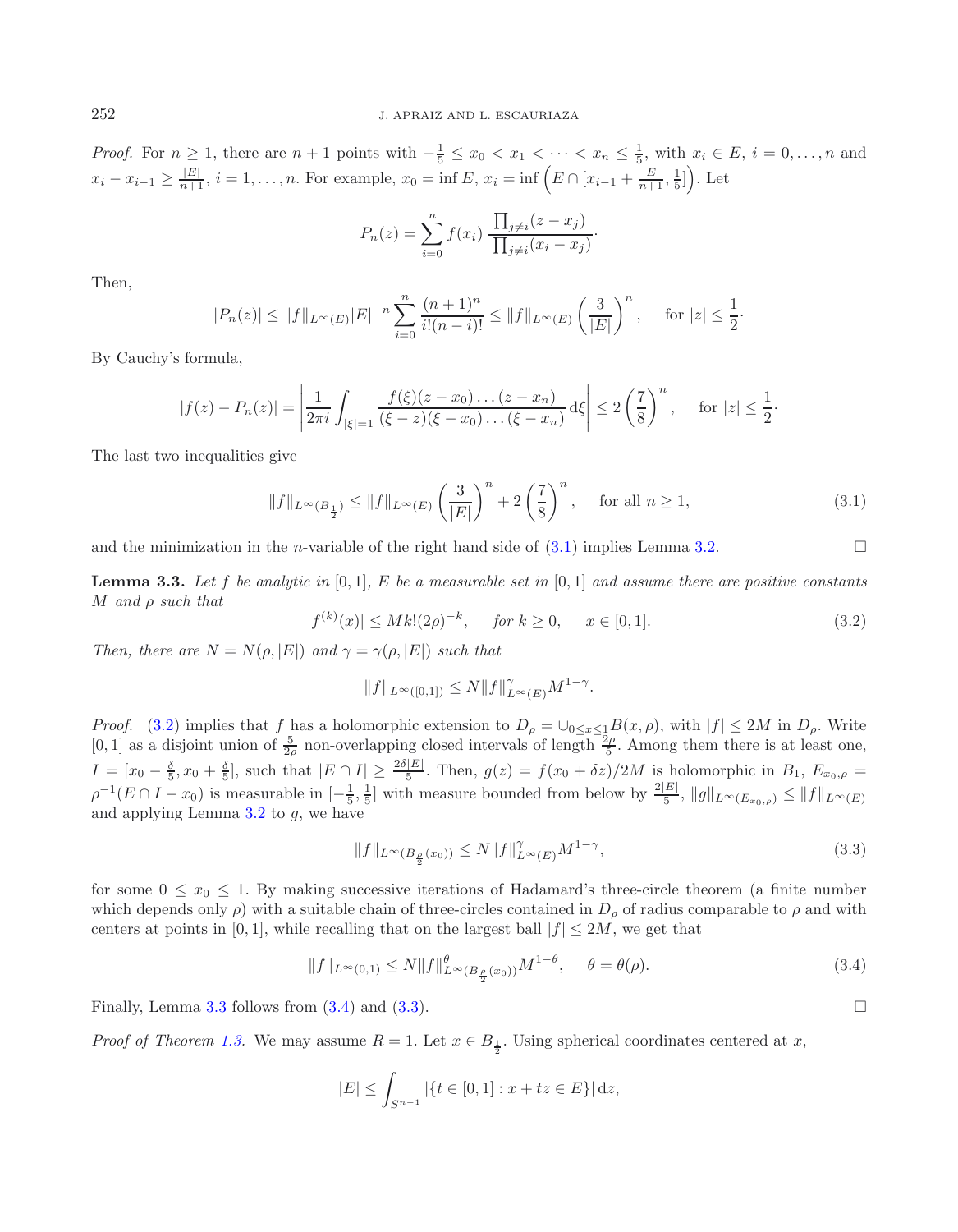and there is at least one  $z \in S^{n-1}$  with  $|\{t \in [0,1] : x + tz \in E\}| \geq |E|/(2\omega_n)$ , with  $\omega_n$  the surface measure on  $S^{n-1}$ . Set  $\varphi(t) = f(x + tz)$ . From [\(1.5\)](#page-2-1),  $\varphi$  satisfies [\(3.2\)](#page-13-1),  $\|\varphi\|_{L^{\infty}(E_z)} \le \|f\|_{L^{\infty}(E)}$  and Lemma [3.3](#page-13-2) gives

<span id="page-14-23"></span>
$$
||f||_{L^{\infty}(B_{\frac{1}{2}})} \le N ||f||_{L^{\infty}(E)}^{\gamma} M^{1-\gamma}.
$$
\n(3.5)

Finally, setting

$$
\widetilde{E} = \left\{ x \in E : |f(x)|/2 \le \int_E |f| \, dx \right\}.
$$

Chebyshev's inequality shows that

$$
|\widetilde{E}| \ge |E|/2
$$
,  $||f||_{L^{\infty}(\widetilde{E})} \le 2 \int_{E} |f| dx$ ,

and Theorem [1.3](#page-1-3) follows after replacing E by  $\tilde{E}$  in [\(3.5\)](#page-14-23).

*Acknowledgements.* The authors wish to thank S. Vessella for sharing with us his results in [\[28](#page-15-1)].

#### **REFERENCES**

- [1] L. Ahlfors and L. Bers, Riemann's mapping theorem for variable metrics. Ann. Math. **72** (1960) 265–296.
- <span id="page-14-12"></span><span id="page-14-7"></span>[2] G. Alessandrini and L. Escauriaza, Null-controllability of one-dimensional parabolic equations. ESAIM: COCV **14** (2008) 284–293.
- <span id="page-14-17"></span>[3] K. Astala, Area distortion under quasiconformal mappings. Acta Math. **173** (1994) 37–60.
- <span id="page-14-3"></span>[4] A. Benabdallah and M.G. Naso, Null controllability of a thermoelastic plate. Abstr. Appl. Anal. **7** (2002) 585–599.
- <span id="page-14-5"></span>[5] A. Benabdallah, Y. Dermenjian and J. Le Rousseau, On the controllability of linear parabolic equations with an arbitrary control location for stratified media. C. R. Acad. Sci. Paris, Sér. 1 **344** (2007) 357–362.
- <span id="page-14-13"></span>[6] L. Bers and L. Nirenberg, On a representation theorem for linear elliptic systems with discontinuous coefficients and applications, in Convegno Internazionale sulle Equazioni alle Derivate Parziali. Cremonese, Roma (1955) 111–138.
- [7] L. Bers, F. John and M. Schechter, Partial Differential Equations. Interscience. New York (1964).
- <span id="page-14-21"></span><span id="page-14-14"></span>[8] S. Cho, H. Dong and S. Kim, Global estimates for Green's matrix of second order parabolic systems with application to elliptic systems in two dimensional domains. Potential Anal. **36** (2012) 339–372.
- [9] L.C. Evans, Partial differential equations. American Mathematical Society, Providence, RI (1998).
- <span id="page-14-16"></span><span id="page-14-1"></span>[10] A. Fursikov and O.Yu. Imanuvilov, Controllability of Evolution Equations. Seoul National University, Korea. Lect. Notes Ser. **34** (1996).
- <span id="page-14-19"></span>[11] M. Giaquinta, Multiple integrals in the calculus of variations and nonlinear elliptic systems. Princeton University Press (1983).
- <span id="page-14-15"></span>[12] D. Gilbarg and N.S. Trudinger, Elliptic Partial Differential Equations of Second Order, 2nd edition. Springer-Verlag (1983).
- <span id="page-14-11"></span>[13] F. John, Plane Waves and Spherical Means Applied to Partial Differential Equations. Interscience Publishers, Inc., New York (1955).
- <span id="page-14-18"></span>[14] F. John, *Partial Differential Equations*. Springer-Verlag, New York (1982).
- <span id="page-14-6"></span>[15] M. Léautaud, Spectral inequalities for non-selfadjoint elliptic operators and application to the null-controllability of parabolic systems. J. Funct. Anal. **258** (2010) 2739–2778.
- <span id="page-14-0"></span>[16] G. Lebeau and L. Robbiano, Contrôle exact de l'équation de la chaleur. Commun. Partial Differ. Equ. 20 (1995) 335–356.
- <span id="page-14-2"></span>[17] G. Lebeau and E. Zuazua, Null controllability of a system of linear thermoelasticity. Arch. Rational Mech. Anal. **141** (1998) 297–329.
- <span id="page-14-9"></span>[18] E. Malinnikova, Propagation of smallness for solutions of generalized Cauchy-Riemann systems. Proc. Edinb. Math. Soc. **47** (2004) 191–204.
- <span id="page-14-22"></span>[19] A.I. Markushevich, Theory of Functions of a Complex Variable. Prentice Hall, Englewood Cliffs, NJ (1965).
- <span id="page-14-4"></span>[20] L. Miller, On the controllability of anomalous diffusions generated by the fractional laplacian. Math. Control Signals Syst. **3** (2006) 260–271.
- <span id="page-14-10"></span>[21] C.B. Morrey, *Multiple Integrals in the Calculus of Variations*. Springer (1966).
- <span id="page-14-20"></span>[22] C.B. Morrey and L. Nirenberg, On the analyticity of the solutions of linear elliptic systems of partial differential equations. Commun. Pure Appl. Math. **X** (1957) 271–290.
- <span id="page-14-8"></span>[23] N.S. Nadirashvili, A generalization of Hadamard's three circles theorem. Mosc. Univ. Math. Bull. **31** (1976) 30–32.